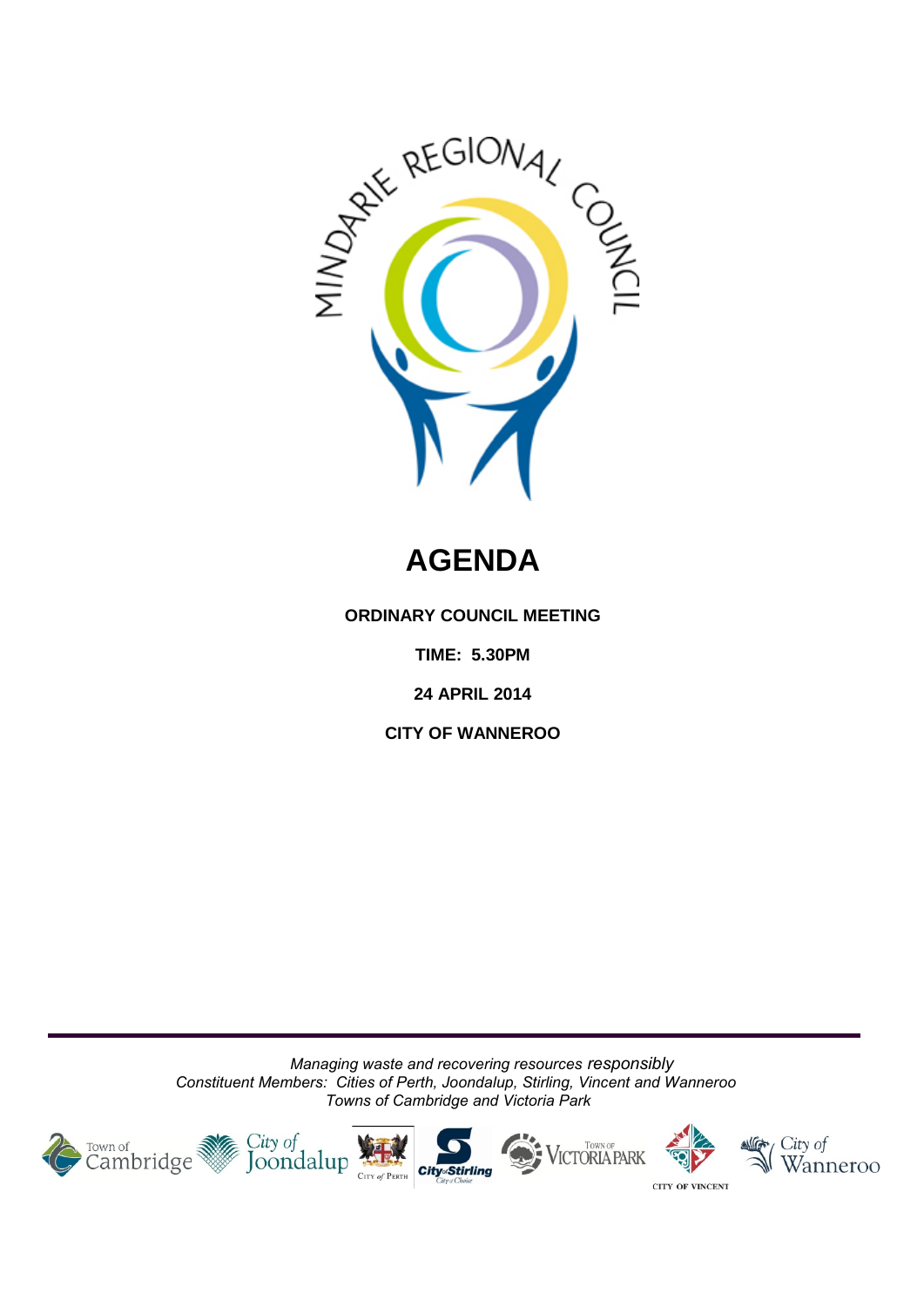7 April 2014

Councillors of the Mindarie Regional Local Government are advised that an Ordinary Meeting of the Council will be held in the Council Chambers of the City of Wanneroo, 23 Dundebar Road, Wanneroo, at 5.30pm on Thursday 24 April 2014.

The agenda pertaining to the meeting is attached.

Your attendance is respectfully requested.

**BRIAN CALLANDER CHIEF EXECUTIVE OFFICER**

#### **MINDARIE REGIONAL COUNCIL - MEMBERSHIP**

Cr R Fishwick JP (Russ) - **Chair** City of Joondalup<br>Cr J Bissett (John) - **Deputy Chair** Town of Victoria Park Cr J Bissett (John) – **Deputy Chair** Cr S Withers (Simon) Town of Cambridge Cr K Hollywood (Kerry)<br>
Cr J Davidson OAM JP (Janet) Cr J Davidson OAM JP (Janet) Cr J Davidson OAM JP (Janet) City of Perth<br>
Cr D Boothman (David) City of Stirling Cr D Boothman (David) City of Stirling<br>
Cr S Proud (Stephanie) City of Stirling Cr S Proud (Stephanie) City of Stirling<br>
Cr E Re JP (Elizabeth) City of Stirling<br>
City of Stirling Cr E Re JP (Elizabeth) City of Stirling<br>
Cr B Stewart (Bill) Cr B Stewart (Bill) Cr B Stewart (Bill) Cr J Carey (John) City of Vincent<br>
Cr R Driver (Russell) Cr R Driver (Russell) Cr R Driver (Russell) Cr D Newton JP (Dot) City of Wanneroo

NB: Although some Councils have nominated alternate members, it is a requirement that a Council carries a specific resolution for each occasion that the alternate member is to act.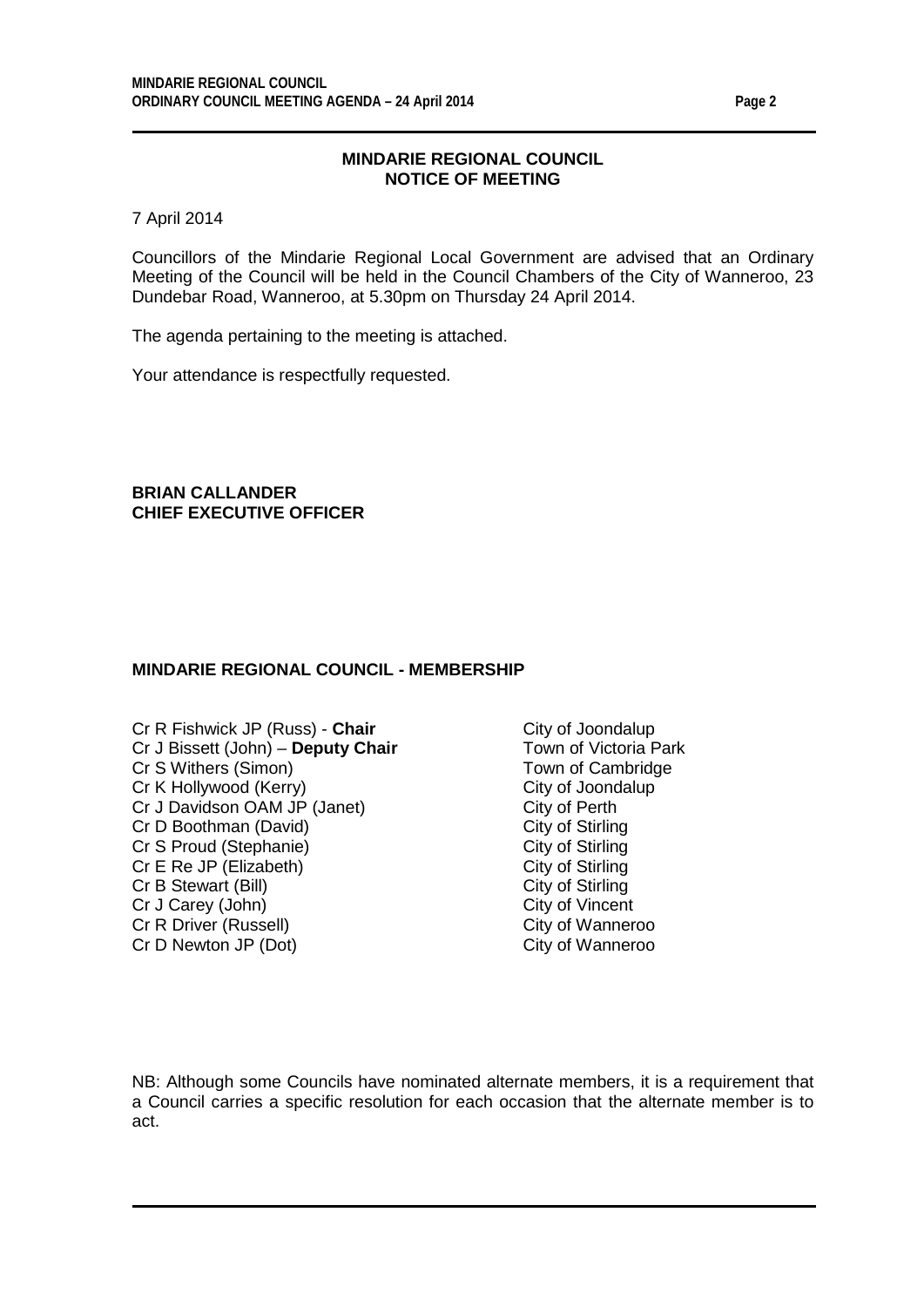### **CONTENTS**

| $\mathbf{1}$ | DECLARATION OF OPENING / ANNOUNCEMENT OF VISITORS 4                        |  |
|--------------|----------------------------------------------------------------------------|--|
| 2            |                                                                            |  |
| 3            |                                                                            |  |
| 4            |                                                                            |  |
| 5            |                                                                            |  |
| 6            |                                                                            |  |
| 7            |                                                                            |  |
| 8            |                                                                            |  |
|              |                                                                            |  |
| 9            |                                                                            |  |
|              | 9.1 Financial Statements for the periods ended 31 January 2014 and         |  |
|              | 9.2 List of Payments made for the months ended 31 January 2014 and         |  |
|              | 9.3 Audit Committee Recommendations for consideration by Council  8        |  |
|              | 9.4 Tour of Waste to Energy Facilities in the United Kingdom11             |  |
|              |                                                                            |  |
| 10           |                                                                            |  |
| 11           | MOTIONS OF WHICH PREVIOUS NOTICE HAS BEEN GIVEN19                          |  |
| 12           |                                                                            |  |
| 13           | QUESTIONS BY MEMBERS OF WHICH DUE NOTICE HAS BEEN GIVEN19                  |  |
| 14           | MATTERS FOR WHICH THE MEETING MAY BE CLOSED TO THE PUBLIC20                |  |
|              | 14.1 Resource Recovery Facility - Request from BioVision to increase Plant |  |
|              |                                                                            |  |
|              |                                                                            |  |
| 15           |                                                                            |  |
| 16           |                                                                            |  |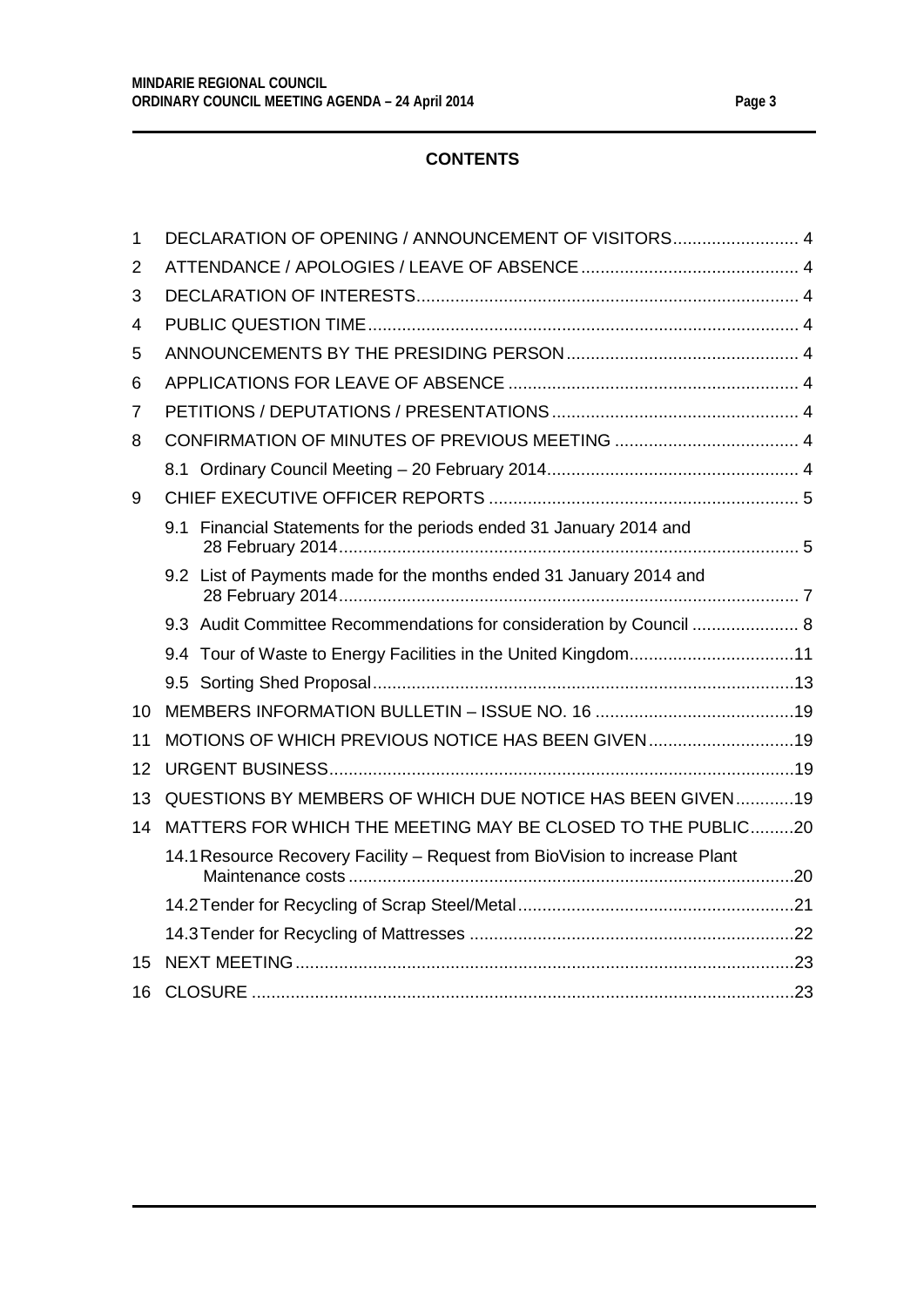### <span id="page-3-0"></span>**1 DECLARATION OF OPENING / ANNOUNCEMENT OF VISITORS**

#### <span id="page-3-1"></span>**2 ATTENDANCE / APOLOGIES / LEAVE OF ABSENCE**

#### <span id="page-3-2"></span>**3 DECLARATION OF INTERESTS**

Declaration of Financial/Conflict of Interest to be recorded prior to dealing with each item.

#### *Disclosure of Financial and Proximity Interests*

- *(a) Members must disclose the nature of their interest in matters to be discussed at the meeting. (Section 5.65 of the Local Government Act 1995).*
- *(b) Employees must disclose the nature of their interest in reports or advice when giving the report or advice to the meeting. (Sections 5.70 and 5.71 of the Local Government Act 1995).*

#### *Disclosure of Interest Affecting Impartiality*

*(a) Members and staff must disclose their interest in matters to be discussed at the meeting in respect of which the member or employee has given or will give advice.*

#### <span id="page-3-3"></span>**4 PUBLIC QUESTION TIME**

#### <span id="page-3-4"></span>**5 ANNOUNCEMENTS BY THE PRESIDING PERSON**

#### <span id="page-3-5"></span>**6 APPLICATIONS FOR LEAVE OF ABSENCE**

#### <span id="page-3-6"></span>**7 PETITIONS / DEPUTATIONS / PRESENTATIONS**

The Community Engagement Advisory Group (CEAG) have indicated that they would like to make a presentation relating to their concerns on the performance of the Resource Recovery Facility. CEAG have indicated they will formalise this request in correspondence and have been advised that the correspondence must be received before close of business 16 April 2014 to comply with the Mindarie Regional Council Standing Orders.

#### <span id="page-3-7"></span>**8 CONFIRMATION OF MINUTES OF PREVIOUS MEETING**

# <span id="page-3-8"></span>**8.1 ORDINARY COUNCIL MEETING – 20 February 2014**

The Minutes of the Ordinary Council Meeting held on 20 February 2014 have been printed and circulated to members of the Council.

# **RESPONSIBLE OFFICER RECOMMENDATION**

**That the Minutes of the Ordinary Council Meeting of Council held on 20 February 2014 be confirmed as a true record of the proceedings.**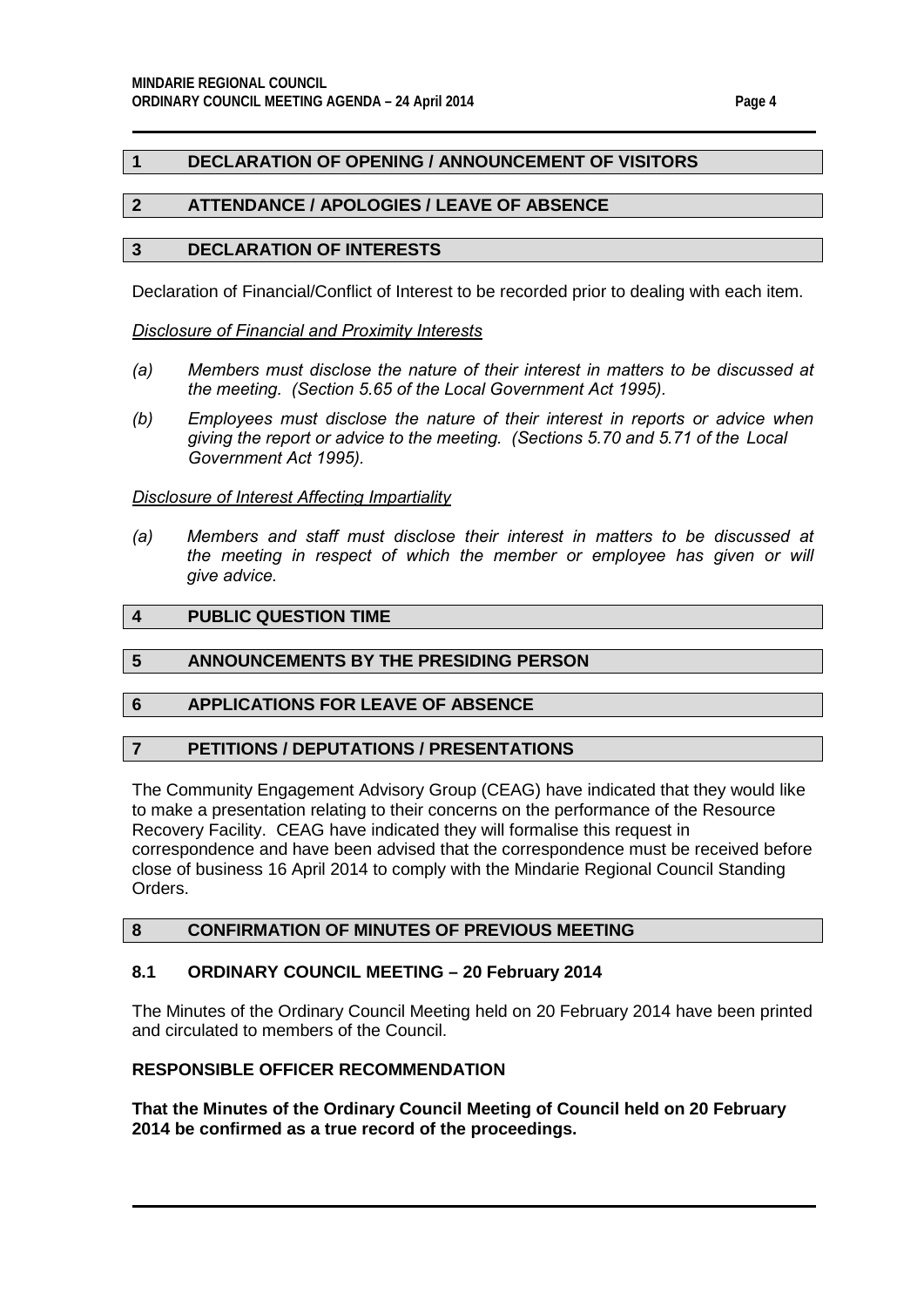#### <span id="page-4-0"></span>**9 CHIEF EXECUTIVE OFFICER REPORTS**

<span id="page-4-2"></span><span id="page-4-1"></span>

| 9.1                         | <b>FINANCIAL STATEMENTS FOR THE PERIODS ENDED</b><br>31 JANUARY 2014 AND 28 FEBRUARY 2014 |
|-----------------------------|-------------------------------------------------------------------------------------------|
| <b>File No:</b>             | <b>FIN/5-04</b>                                                                           |
| Appendix(s):                | <b>Appendix No. 1</b><br><b>Appendix No. 2</b><br><b>Appendix No. 3</b>                   |
| Date:                       | 2 April 2014                                                                              |
| <b>Responsible Officer:</b> | <b>Director Corporate Services</b>                                                        |

#### **SUMMARY**

The purpose of this report is to provide financial reporting in line with statutory requirements which provides useful information to stakeholders of the Council.

#### **BACKGROUND**

Reporting requirements are defined by Financial Management Regulations 34 of the Local Government (Financial Management) Regulations 1996.

The financial statements presented for each month consist of:

- Operating Statement by Nature Combined
- Operating Statement by Nature RRF Only
- Operating Statement by Function
- Statement of Financial Activity
- Statement of Reserves
- Statement of Financial Position
- Statement of Investing Activities
- Information on Borrowings
- Tonnage Report

#### **DETAIL**

The Financial Statements attached are for the months ended 31 January 2014 and 28 February 2014 and are attached at *Appendix No. 1 and 2* to this Item. The Tonnage Report for the 8 months to 28 February 2014 is attached at *Appendix No. 3.*

The complete suite of Financial Statements which includes the Operating Statements, Statement of Financial Position, Statement of Financial Activity and other related information are reported on a monthly basis.

The estimates for Provisions for Amortisation of Cell Development, Capping and Post Closure expenditure are based on the estimated rates per tonne calculated with reference to estimated excavation cost of various stages of the landfill and the life of the landfill. An adjustment is made (if necessary) at the end of the year based on actual tonnages on a survey carried out to assess the "air space" remaining and other relevant information.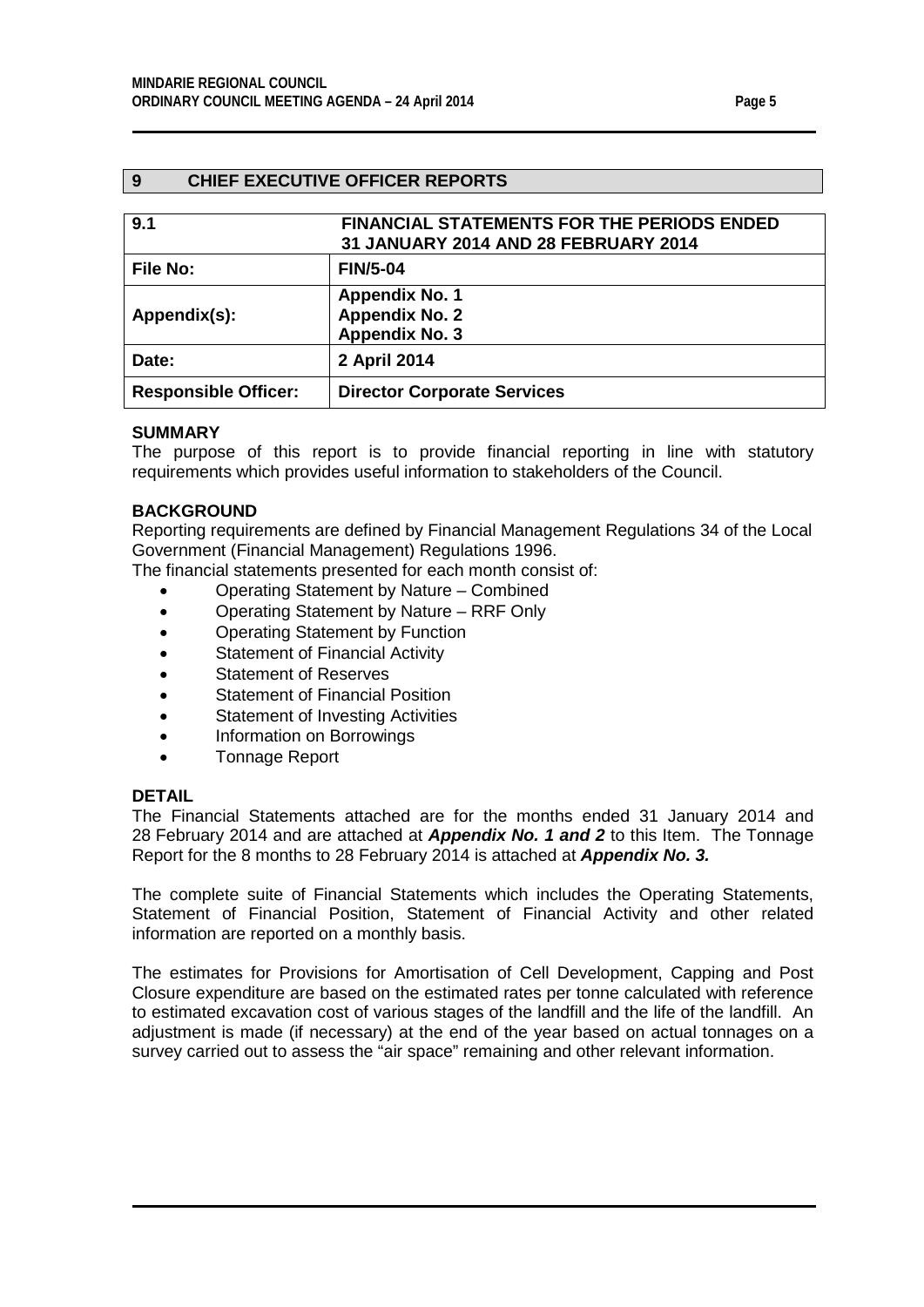### Summary of results for the year to 28 February 2014

|                     | <b>Actual</b> | <b>Budget</b> | <b>Variance</b> |  |
|---------------------|---------------|---------------|-----------------|--|
|                     |               |               |                 |  |
| Tonnes - Members    | 237,864       | 216,057       | 21,807          |  |
| Tonnes - Others     | 21,980        | 27,430        | (5,450)         |  |
| <b>TOTAL TONNES</b> | 259,844       | 243,487       | 16,357          |  |

|                          | \$         | \$         | \$          |
|--------------------------|------------|------------|-------------|
| Revenue – Members        | 29,200,988 | 31,200,845 | (1,999,857) |
| Revenue - Other          | 6,256,077  | 6,889,989  | (633, 912)  |
| <b>TOTAL REVENUE</b>     | 35,457,065 | 38,090,834 | (2,633,769) |
| <b>Expenses</b>          | 30,559,436 | 32,491,058 | 1,931,622   |
| Profit on sale of assets | 48,884     |            | 48,884      |
| <b>NET SURPLUS</b>       | 4,946,513  | 5,599,776  | (653,263)   |

#### **Commentary**

Member tonnes for the 8 months to February 2014 are 21,807t higher than budgeted, primarily as a result of increased tonnes from the City of Stirling (24,995t) offset by net minor reductions from the other councils.

Non-member tonnes continue to lag behind the budget, primarily as a result of the lower than budgeted commercial tonnes.

Member revenue is below budget primarily as a result of the reduction in the members' gate fee from \$149/t to \$120/t in October 2013, offset by the increase in tonnes mentioned above.

Expenses are also significantly below budget primarily as a result of the reduction in the RRF gate fee (\$1,093k) on the back of the members' gate fee reduction, coupled with other reductions across the business including reduced employee costs (\$278k) and reduced landfill expenses (\$483k).

### **VOTING REQUIREMENT**

Simple Majority

### **RESPONSIBLE OFFICER RECOMMENDATION**

**That the Financial Statements set out in Appendix No. 1 and 2 for the months ended 31 January 2014 and 28 February 2014, respectively, be received.**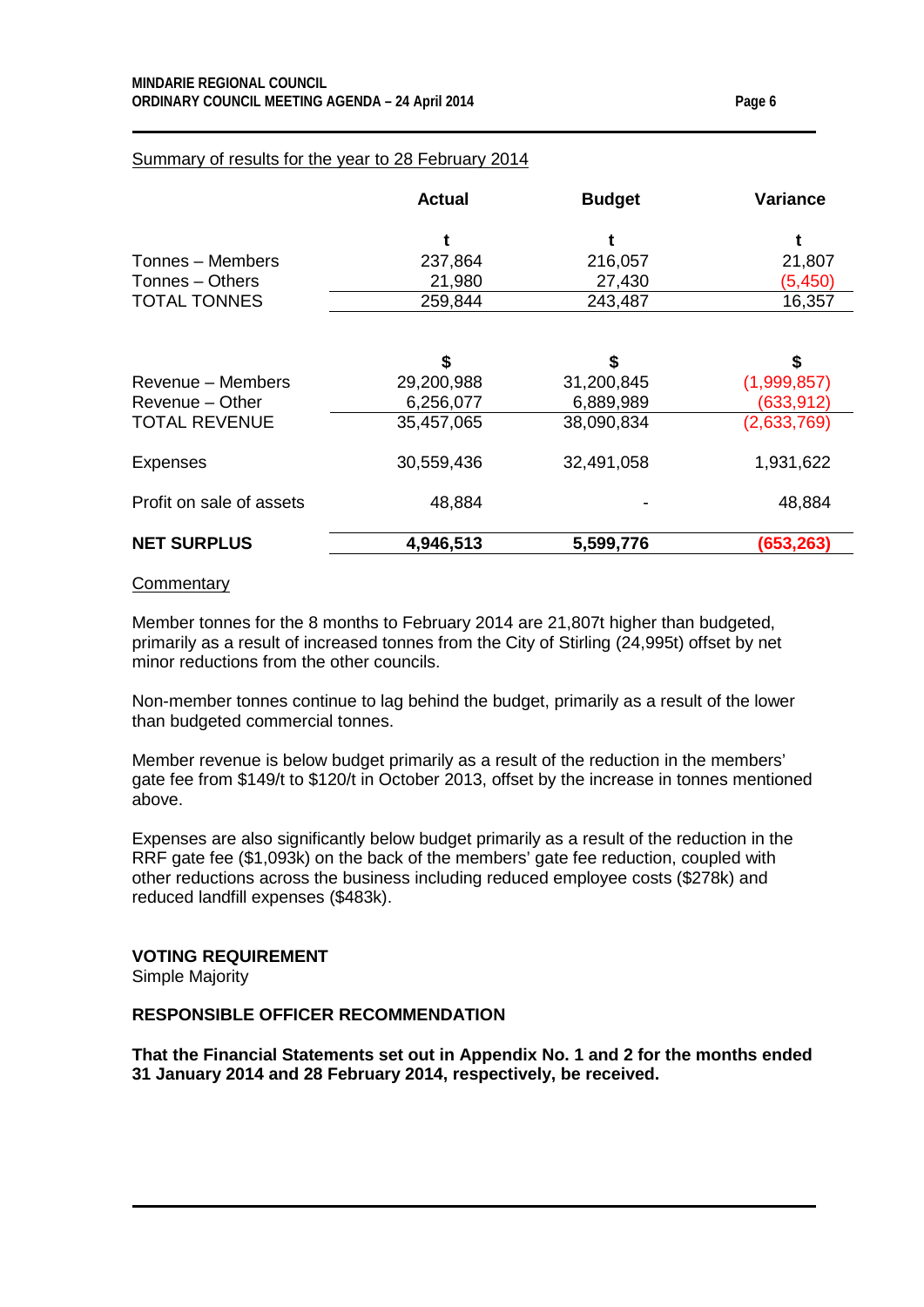<span id="page-6-1"></span><span id="page-6-0"></span>

| 9.2                         | LIST OF PAYMENTS MADE FOR THE MONTHS ENDED<br>31 JANUARY 2014 AND 28 FEBRUARY 2014 |
|-----------------------------|------------------------------------------------------------------------------------|
| <b>File No:</b>             | <b>FIN/5-04</b>                                                                    |
| Appendix(s):                | <b>Appendix No. 4</b><br><b>Appendix No. 5</b>                                     |
| Date:                       | 2 April 2014                                                                       |
| <b>Responsible Officer:</b> | <b>Director Corporate Services</b>                                                 |

#### **SUMMARY**

The purpose of this report is to provide details of payments made during the periods identified. This is in line with the requirement under the delegated authority to the Chief Executive Officer (CEO), that a list of payments made from the Municipal Fund since the last Ordinary Council meeting be presented to Council.

#### **COMMENT**

The lists of payments for the months ended 31 January 2014 and 28 February 2014 are at *Appendix 4 and 5* to this Item and are presented to Council for noting. Payments have been made in accordance with the delegated authority to the CEO which allows payments to be made between meetings. At the Ordinary Council Meeting held on 5 September 2013, the Council delegated to the CEO the exercise of its power to make payments from the Municipal Fund. In order to satisfy the requirements of Clause 13(2) of the Local Government (Financial Management) Regulations, a list of payments made must be submitted to the next Council meeting following such payments.

It should be noted that generally all payments are GST inclusive and the Mindarie Regional Council is able to claim this tax as an input credit when GST remittances are made each month to the Australian Tax Office.

| <b>Months Ended</b> | <b>Account</b>           | <b>Vouchers</b> | <b>Amount</b>  |
|---------------------|--------------------------|-----------------|----------------|
|                     |                          | Cheques         | \$156,001.62   |
| 31 January 2014     | <b>General Municipal</b> | EFT             | \$5,295,399.54 |
|                     |                          | DP              | \$294,411.10   |
|                     |                          | <b>Total</b>    | \$5,745,812.26 |
|                     |                          | Cheques         | \$119, 123.47  |
| 28 February 2014    | <b>General Municipal</b> | <b>EFT</b>      | \$2,681,062.92 |
|                     |                          | DP              | \$327,855.51   |
|                     |                          | <b>Total</b>    | \$3,128,041.90 |

# **VOTING REQUIREMENT**

Simple Majority

#### **RESPONSIBLE OFFICER RECOMMENDATION**

**That the list of payments made under delegated authority to the Chief Executive Officer, for the months ended 31 January 2014 and 28 February 2014 be noted.**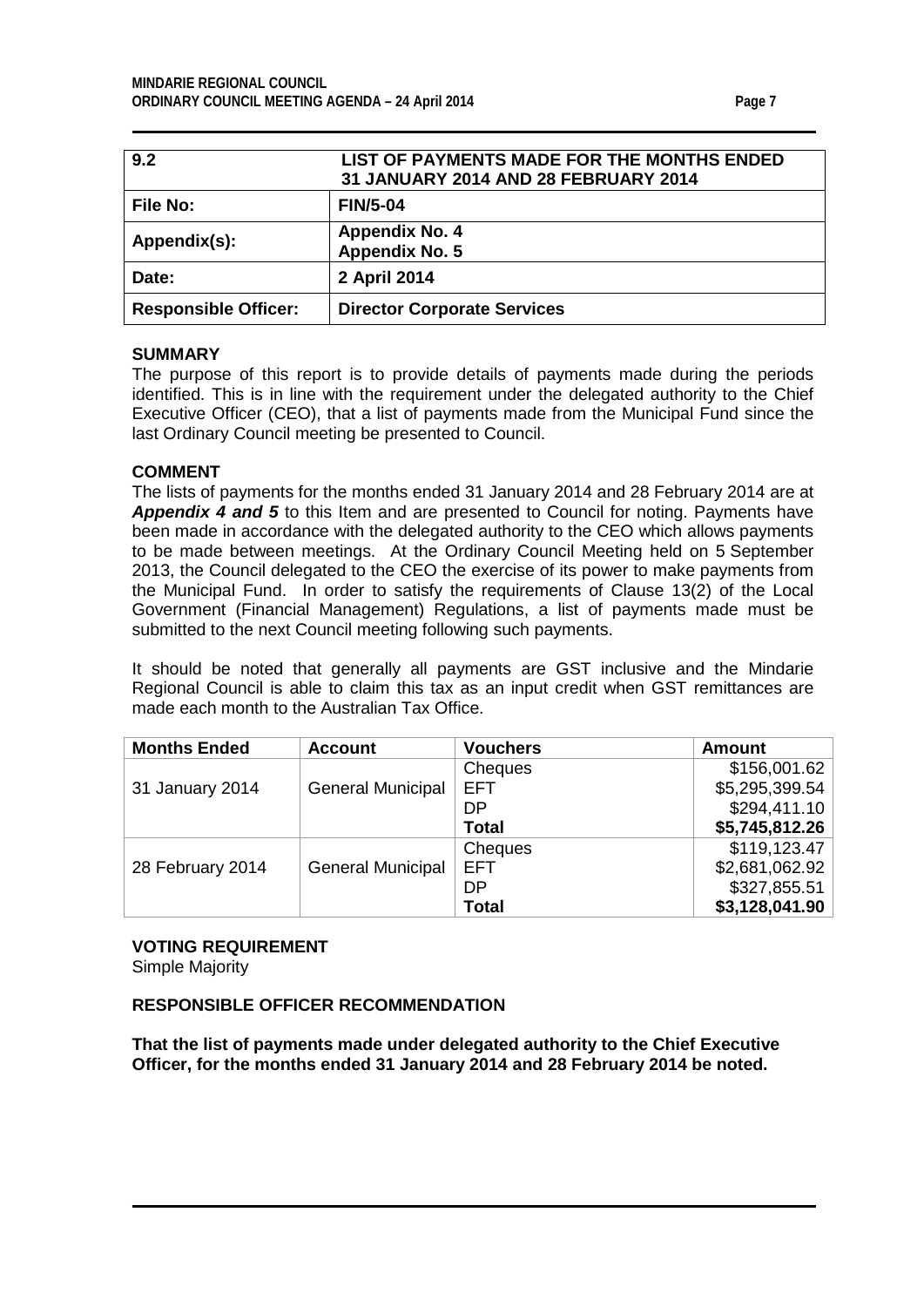<span id="page-7-0"></span>

| 9.3                         | <b>AUDIT COMMITTEE RECOMMENDATIONS FOR</b><br><b>CONSIDERATION BY COUNCIL</b> |
|-----------------------------|-------------------------------------------------------------------------------|
| <b>File No:</b>             | <b>COR/22-03</b>                                                              |
| Appendix(s):                | <b>Appendix 6</b><br><b>Appendix 7</b><br><b>Appendix 8</b>                   |
| Date:                       | 2 April 2014                                                                  |
| <b>Responsible Officer:</b> | <b>Director Corporate Services</b>                                            |

#### **SUMMARY**

The purpose of this report is to present the recommendations of the Mindarie Regional Council (MRC) Audit Committee to Council for consideration.

#### **BACKGROUND**

The MRC's Audit Committee has met in February and March 2014 and has made recommendations for consideration by Council with respect to three issues:

- 1) The challenges facing local governments in recruiting suitably qualified external audit committee members
- 2) Revisions to the Audit Committee's terms of reference given recent changes to guidelines published by the Department of Local Government
- 3) The appointment of a new external Audit Committee member

#### **DETAIL**

#### 1. Difficulties in recruiting external Audit Committee members

The manner in which the local government legislation is drafted prevents fees being paid to external audit committee members for the services they render. Instead, they may only be reimbursed for expenses incurred in the performance of their duties.

The MRC's experience in trying to recruit a new external audit member is that the potential field of applicants is significantly narrowed as a result of this provision. The Audit Committee considered that it was less likely that local governments would be able to attract an external member with the requisite skills and experience where the councils were prohibited for paying a commensurate fee for services rendered.

The Audit Committee was of the view that this matter should be brought to the attention of the Minister for Local Government.

#### AUDIT COMMITTEE RECOMMENDATION

That the Council writes to the Minister for Local Government outlining the challenges being faced in trying to recruit an external audit committee member as a result of the limitations of the Local Government Act preventing a fee to be paid to a suitably qualified person to be the external audit committee member of the Audit Committee.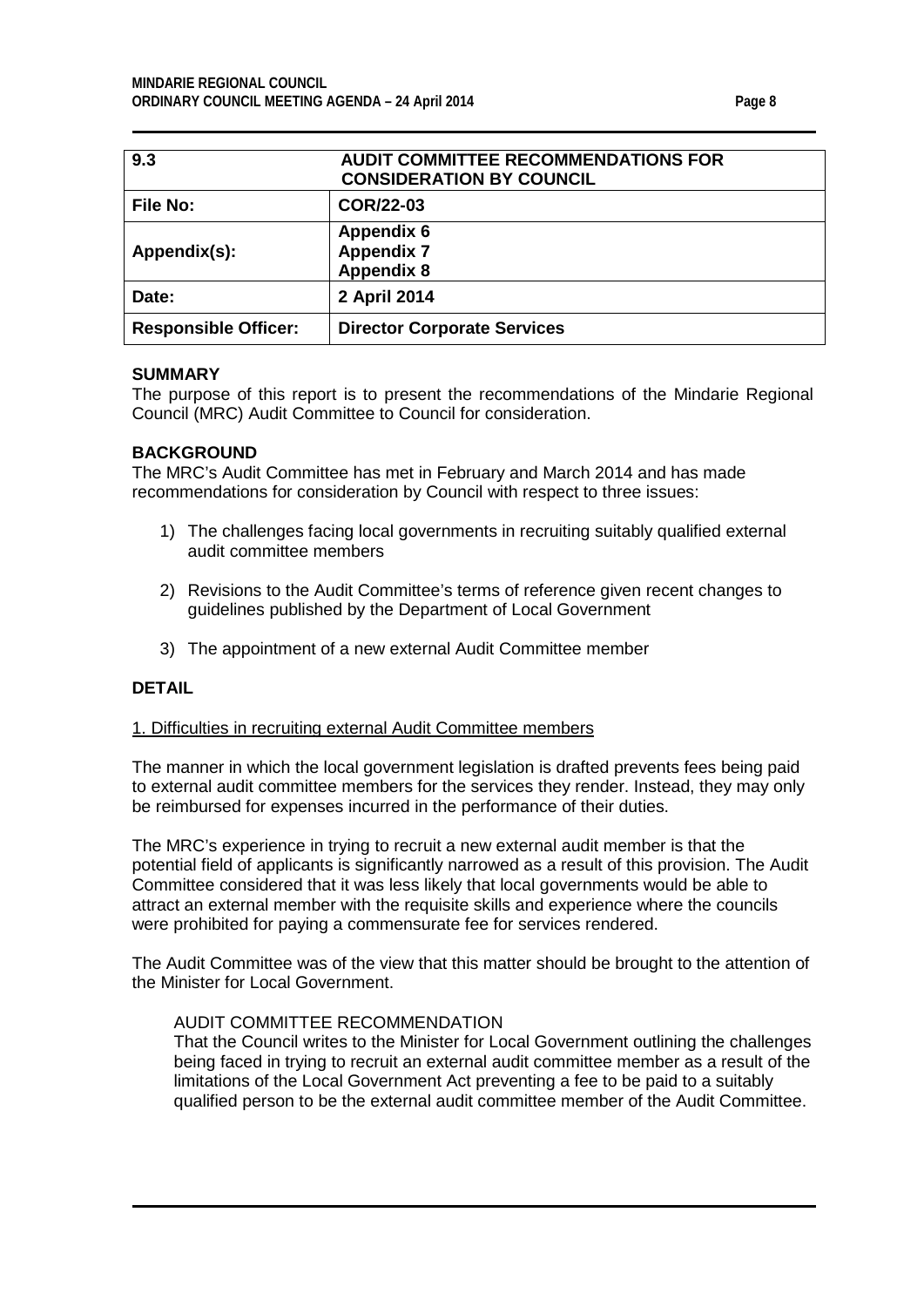#### 2. Revisions to the Audit Committee's terms of reference

The Audit Committee's terms of reference were last reviewed in October 2005. In late 2013, the Department of Local Government published an updated guideline with respect to the functioning of Audit Committees in Local Government. Among other changes, the revisions extended the responsibility of the Audit Committee to include Risk. A copy of the guideline is included at *Appendix 6.*

In response to the changes, the Audit Committee is recommending a number of changes to the terms of reference. The original terms of reference are included at *Appendix 7*. The revised terms of reference are included at *Appendix 8*.

The main changes to the terms of reference which were proposed include:

- Making allowance for the appointment of an external Audit Committee member, as well as setting the qualifications required of the member and their reimbursement
- Revising the meeting frequency and establishing the quorum required for meetings
- Broadening the Audit Committee's role to include the consideration of:
	- The financial report
	- The annual compliance return
	- The CEO's biennial systems review
	- Major lawsuits affecting the MRC
	- Material risks affecting the MRC
- Changing the Audit Committee's role from needing to '*Recommend adoption…*' of the financial report to *"Consider recommending adoption…'* of the financial report to make allowance for the possibility that the Audit Committee may not endorse the report as presented in every instance.

#### AUDIT COMMITTEE RECOMMENDATION

That the Council adopts that the revised terms of reference with the following changes:

- a) That under point 4, the meeting frequency shall be changed from '*as and when required*' to '*at least once a year*'; and
- b) That under point 6(p), '*Recommend adoption…*' shall be changed to '*Consider recommending adoption…*'

#### 3. Appointment of a new external Audit Committee member

With the expiry of Mr Alex Dermedgoglou's term as external Audit Committee member in late 2013, the Audit Committee commenced a process to recruit a new external member.

Advertisements for suitable candidates were published in the Weekend West Australian and on the Australian Institute of Company Directors' website.

Two applications were received, both from suitably qualified and experienced candidates. Both candidates were presented to the Audit Committee at its March 2014 meeting for consideration.

The candidates' resumes have been distributed under separate confidential cover to the Councillors.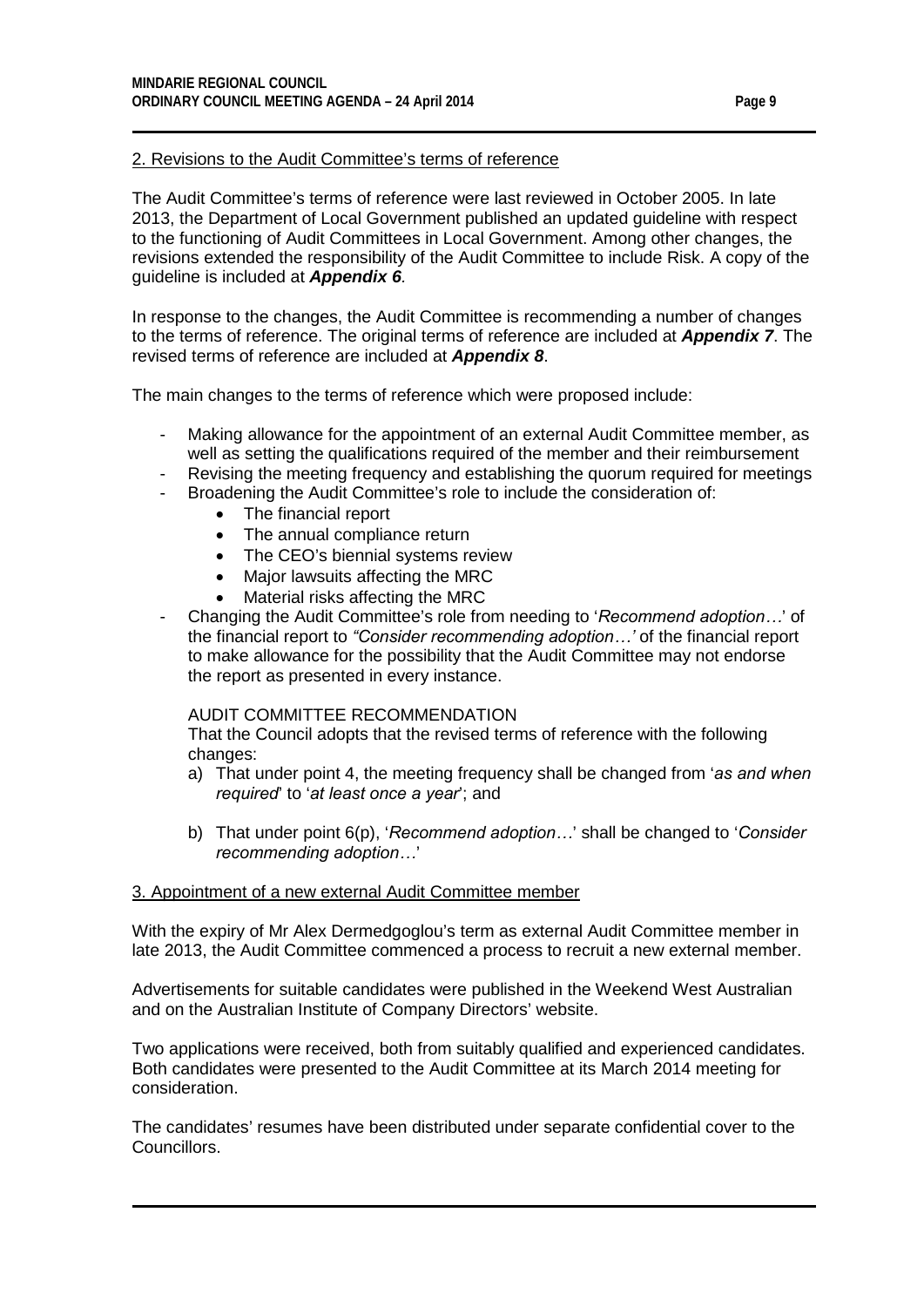### AUDIT COMMITTEE RECOMMENDATION

a) That the Audit Committee recommends to Council that:

- i. Both Ms Gayle Rogers and Ms Lorraine Hannett be endorsed as suitable candidates for the position of external audit committee member.
- ii. Ms Rogers be offered the position of external audit committee member for a two year term, ending in April 2016; and
- iii. In the event that Ms Rogers is unable to accept the appointment the Audit Committee by given delegated authority to appoint a suitably qualified person to the position.
- b) That the candidate appointed to the role is to meet with the Director Corporate Services ahead of the next Audit Committee meeting.

#### **VOTING REQUIREMENT**

Simple/Absolute Majority

#### **AUDIT COMMITTEE RECOMMENDATION**

- **1) That the Council writes to the Minister for Local Government outlining the challenges being faced in trying to recruit an external audit committee member as a result of the limitations of the Local Government Act preventing a fee to be paid to a suitably qualified person to be the external audit committee member of the Audit Committee.**
- **2) That the Council adopts that the revised terms of reference with the following changes:**
	- **c) That under point 4, the meeting frequency shall be changed from '***as and when required***' to '***at least once a year***'; and**
	- **d) That under point 6(p), '***Recommend adoption…***' shall be changed to '***Consider recommending adoption…***'**  *(Absolute Majority)*
- **3) That the Audit Committee recommends to Council that:**
	- **i. Both Ms Gayle Rogers and Ms Lorraine Hannett be endorsed as suitable candidates for the position of external audit committee member.**
	- **ii. Ms Rogers be offered the position of external audit committee member for a two year term, ending in April 2016; and**
	- **iii. In the event that Ms Rogers is unable to accept the appointment the Audit Committee by given delegated authority to appoint a suitably qualified person to the position.**
	- **b) That the candidate appointed to the role is to meet with the Director Corporate Services ahead of the next Audit Committee meeting.** *(Absolute Majority)*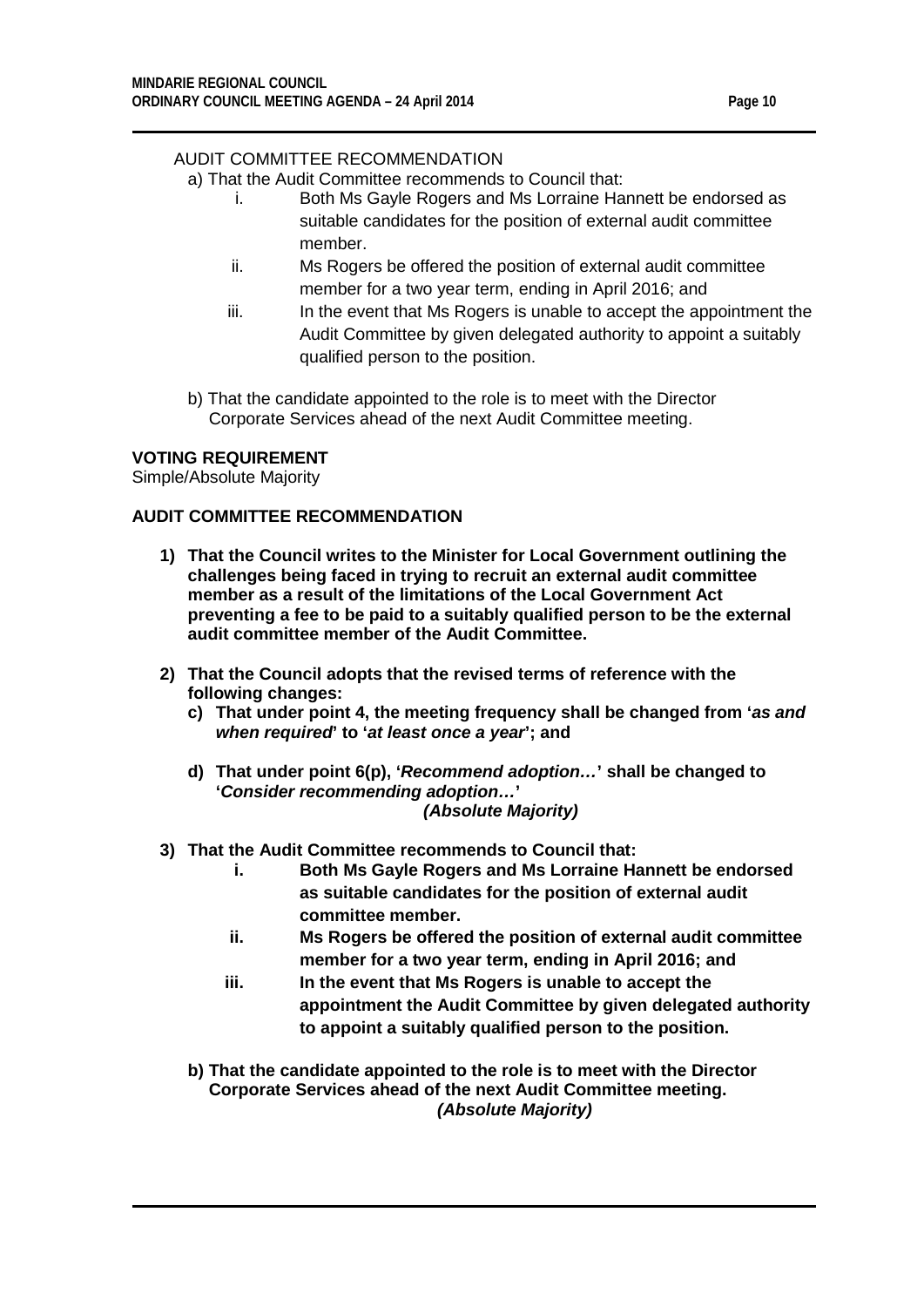<span id="page-10-0"></span>

| 9.4                         | TOUR OF WASTE TO ENERGY FACILITIES IN THE UNITED<br><b>KINGDOM</b> |
|-----------------------------|--------------------------------------------------------------------|
| <b>File No:</b>             | <b>CMR/29</b>                                                      |
| Appendix(s):                | Nil                                                                |
| Date:                       | <b>25 March 2014</b>                                               |
| <b>Responsible Officer:</b> | <b>Chief Executive Officer</b>                                     |

#### **SUMMARY**

The Chief Executive Officer (CEO) is taking annual leave in May to catch up with his family in Scotland. The CEO's visit to Scotland provides an opportunity to inspect Waste-to-Energy plants in England where many of these plants are currently operating.

#### **BACKGROUND**

The Waste Authority's objective to plan for infrastructure solutions in the Metropolitan Area and Peel region to meet diversion from landfill targets has resulted in significant interest from international and local companies to provide Waste-to-Energy solutions in Western Australia. These targets were considered when the MRC developed its Strategic Plan, where construction of an alternative waste treatment plant is planned for 2020. The CEO's visit to Scotland provides a cost effective opportunity to visit plants in England to obtain firsthand knowledge and information on the operations of these type of plants.

#### **DETAIL**

SITA and the Martin Group are two significant international companies that have plants up and running in England and have indicated a willingness to assist the CEO in gaining access to these plants.

The CEO is taking leave between Monday 5 May through to Friday 23 May 2014 and will be in Scotland for that duration. The plants that are being offered for inspection are all in England (refer table below) and can be visited by the CEO from Monday 26 May to Friday 30 May 2014.

| Location            | <b>Plant Type</b>           | <b>Capacity</b>          |
|---------------------|-----------------------------|--------------------------|
| Martin Group        | <b>Reverse Acting Grate</b> | 220,000 tonnes per annum |
| Sheffield           | Combustion                  |                          |
| <b>Martin Group</b> | <b>Reverse Acting Grate</b> | 165,000 tonnes per annum |
| Lincolnshire        | Combustion                  |                          |
| <b>SITA</b>         | Combustion and              | 390,000 tonnes per annum |
| Newcastle           | Gasification (new)          | 350,000 tonnes per annum |
| <b>SITA</b>         | Combustion                  | 269,000 tonnes per annum |
| <b>Suffolk</b>      |                             |                          |

The incremental cost associated with the visit to the sites is approximately \$4,000 as detailed in the following table:

| <b>VEHICLE</b>               |         | <b>HOTEL/MOTEL</b> | <b>EXPENSES</b>                               |
|------------------------------|---------|--------------------|-----------------------------------------------|
| \$300 per day for seven days |         |                    | \$250 per night   \$75 per day as per Council |
|                              |         | for six nights     | Policy CP04                                   |
|                              | \$2,100 | \$1,500            | \$450                                         |
|                              |         | <b>TOTAL</b>       | \$4,050                                       |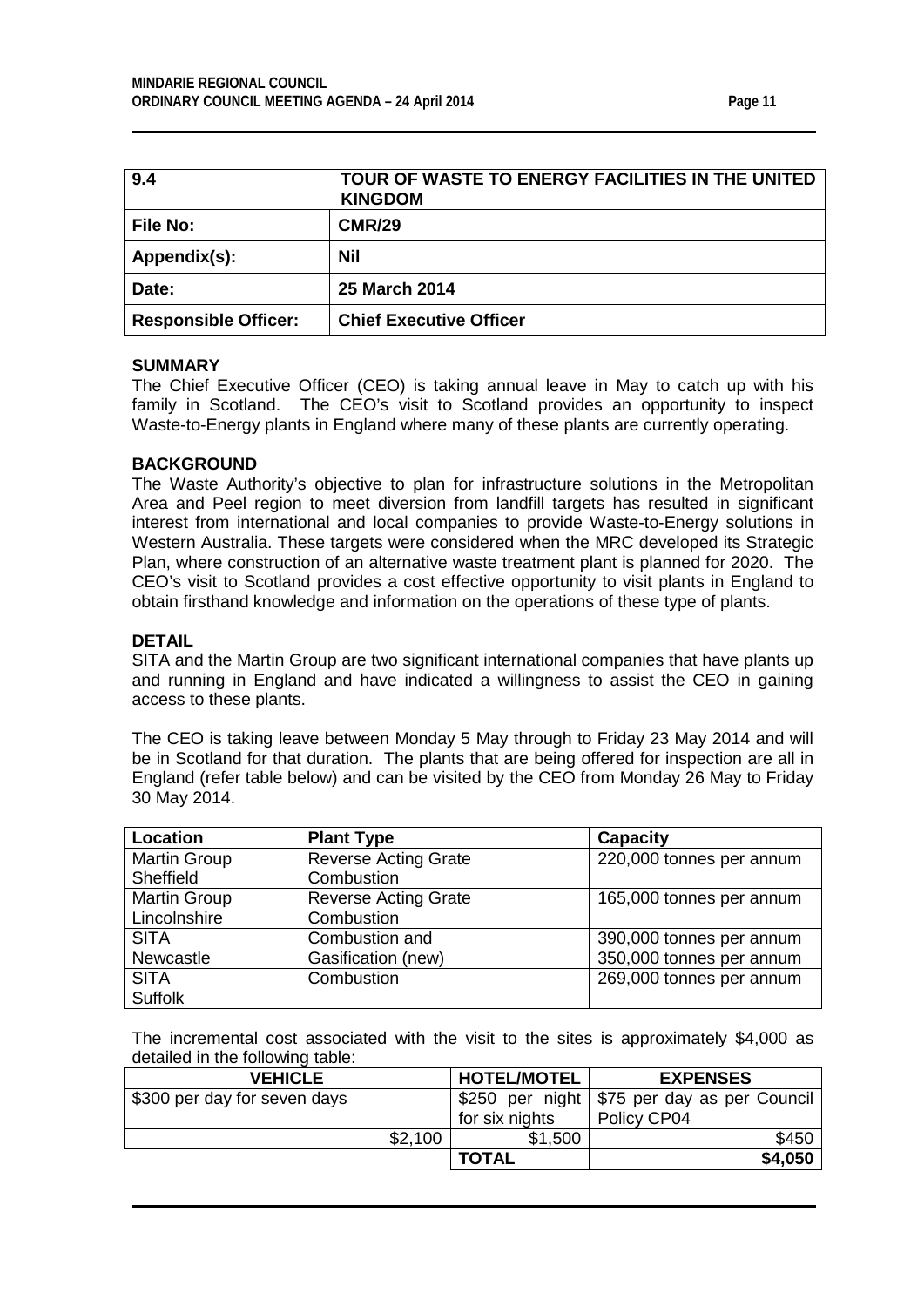#### **LEGAL COMPLIANCE**

Nil

#### **FINANCIAL IMPLICATIONS**

Currently the 2013/14 Budget has allocated \$6,000 (GL 4207) for the CEO's attendance to interstate conferences, of which \$4,700 is still unspent. The CEO will not be attending any conferences in this financial year, therefore the funds set aside can be used to fund the visits to the Waste–to-Energy Plants.

#### **STRATEGIC/COMMUNITY AND CORPORATE/BUSINESS PLAN IMPLICATIONS**

**The visits to the Waste-to-Energy Plants will assist the MRC in meeting its strategic objectives and strategies as follows:**

| Strategic Community Plan 2013/14 - 2033/34 |                                                                                                                                           |  |  |
|--------------------------------------------|-------------------------------------------------------------------------------------------------------------------------------------------|--|--|
| Objective 1                                | <b>Long Term Viability</b>                                                                                                                |  |  |
| <b>Strategy 1.2</b>                        | Manage and acquire suitable assets to<br>achieve an optimal mix of waste<br>management solutions                                          |  |  |
| Objective 3                                | <b>Sustainable Waste Management</b>                                                                                                       |  |  |
| <b>Strategy 3.4</b>                        | Partner with organisations in order to<br>further develop new and innovative<br>approaches to waste minimisation and<br>resource recovery |  |  |

| Corporate Business Plan 2013/14 - 2016/17 |                                                                                                           |             |  |  |
|-------------------------------------------|-----------------------------------------------------------------------------------------------------------|-------------|--|--|
| Strategies   Actions                      |                                                                                                           | Responsible |  |  |
|                                           |                                                                                                           | Officer     |  |  |
| 3.1.3                                     | Keep up with trends in the waste industry by networking<br>and attending relevant courses and conferences | <b>CEO</b>  |  |  |

#### **COMMENT**

The CEO's leave to Scotland provides a cost effective opportunity to allow him to see firsthand different types of Waste-to-Energy solutions, being combustion and gasification. The CEO would provide a report on his findings and the differences between combustion and gasification processes.

#### **VOTING REQUIREMENT**

Absolute Majority

### **RESPONSIBLE OFFICER RECOMMENDATION**

**That the Council:**

- **1. Approves the Chief Executive Officer's visits to the Waste-to-Energy sites in England as presented in the details section of this report.**
- **2. The costs of visiting the sites, estimated to be \$4,050, be funded from GL 4207 – CEO Conferences.**

**(Absolute Majority Required)**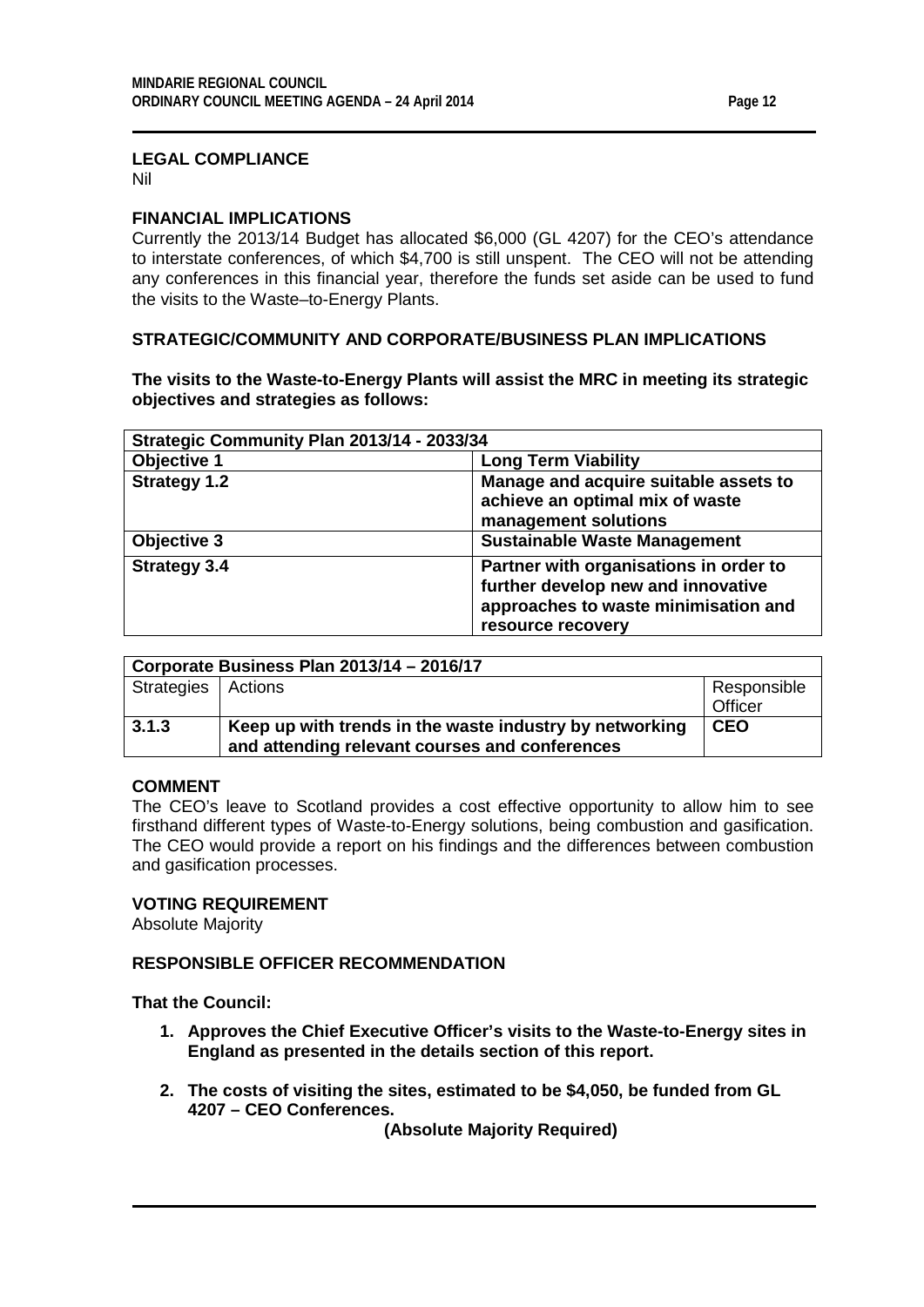<span id="page-12-0"></span>

| 9.5                         | <b>SORTING SHED PROPOSAL</b>                                |
|-----------------------------|-------------------------------------------------------------|
| <b>File No:</b>             | <b>WST/202</b>                                              |
| Appendix(s):                | <b>Appendix No. 9</b><br>Appendix No. 10<br>Appendix No. 11 |
| Date:                       | 4 April 2014                                                |
| <b>Responsible Officer:</b> | <b>Director Corporate Services</b>                          |

#### **SUMMARY**

The purpose of this report is to present the business case for the construction of a Materials Sorting Shed (MSS) by the Mindarie Regional Council (MRC) to Council for consideration.

#### **BACKGROUND**

The Waste Authority in its strategy paper published in 2012, *'Creating the Right Environment',* set some long term targets for waste diversion from landfill – 50% diversion by 2015 and 65% diversion by 2020.

As part of its strategy setting process conducted in 2013, the MRC used the Waste Authority's waste diversion targets as key factors in setting the MRC's strategic approach to waste management over the next 20 years.

An analysis of the region's waste, coupled with expected population growth, led the MRC to form the opinion that the only meaningful way to improve its waste diversion was through the construction of new alternative waste treatment (AWT) facilities.

The MRC's strategy recognises that its member councils are conducting activities in their own right, particularly as regards greens waste and yellow top bin collections, which contribute significantly towards the achievement of the regional waste diversion targets. Notwithstanding this, the waste received by the MRC constitutes a significant portion of the region's waste and as a result, the MRC needs to pursue further AWT options.

The MRC's strategy identified the member councils' bulk verge waste stream as one which could be processed at a comparatively low cost, while still achieving significant waste diversion results.

In response to this, a MSS was identified as the first of a number of AWTs that the MRC was proposing to construct to help achieve the region's waste diversion targets and provision was made in the 2013/14 for the construction of a MSS, subject to separate approval by Council.

The concept of the MSS has been discussed in both the Technical Working Group (TWG) and Strategic Working Group (SWG) forums, as well as at various strategy presentations to Councillors and member council CEOs and officers.

#### **DETAIL**

In line with the commitment made during the budget setting process, a business analysis of the proposed MSS construction and operation has been prepared for consideration by Council.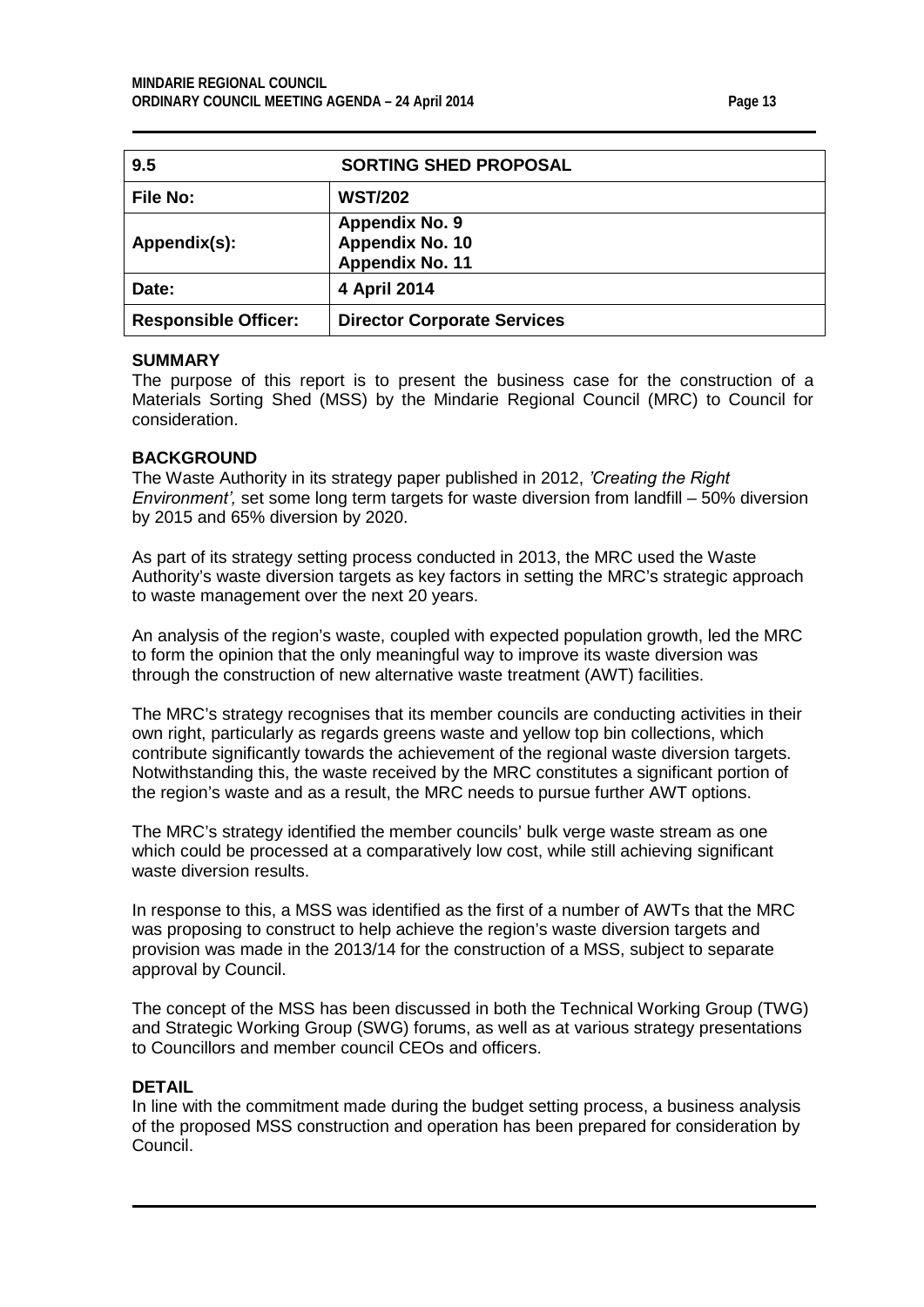#### Concept design and location

In looking at a design for the MSS, the proposal is to proceed with a 'flat floor' general purpose shed which will provide the greatest versatility over time. This recognises that the items the MRC is looking to recover from the waste or the waste stream itself may change over time and the more versatile the infrastructure that can be built, the better.

A simple 'flat floor' design would also be versatile enough to accommodate a variety of waste delivery systems (trucks, skip bins, etc.).

Preliminary analysis suggests that the MSS and associated infrastructure would require an area of approximately 4,000 square metres. The MSS could comfortably be built on land available at the Tamala Park landfill site or alternatively at the RRF precinct in Neerabup.

A high level design plan and suggested locations at either Tamala Park or the RRF precinct are included at *Appendix 9.*

#### **Feedstock**

For the 3 months from October to December 2013, the MRC received approximately 20,000 tonnes of waste from its member councils' bulk verge collections (excluding green waste). For the purposes of the base case modelling, the assumption is that the MRC will continue to receive 80,000 tonnes of bulk verge feedstock per annum.

Based on a study of the region's bulk verge collections commissioned by the MRC in 2009, the following waste composition statistics were identified by tonnage:

| 30%  |
|------|
| 27%  |
| 12%  |
| 5%   |
| 26%  |
| 100% |
|      |

A copy of the report is included at *Appendix 10.*

Based on the expected tonnages and the composition data shown above, the MSS would look to recover at least the metal, timber, cardboard and rubble components of the waste stream. It is anticipated that mattresses would also be recovered, but they do not represent a significant portion of the waste stream based on weight.

This would lead to a potential 69% diversion of this waste stream from landfill.

#### **Operation**

The actual sorting process itself will be very simple, with 3 employees using a combination of a multi-track loader and an exactor fitted with a grab to separate and sort the material.

It is proposed that the cost of the MSS operations and the associated capital cost would be recovered through the members' gate fee over the 5 year period.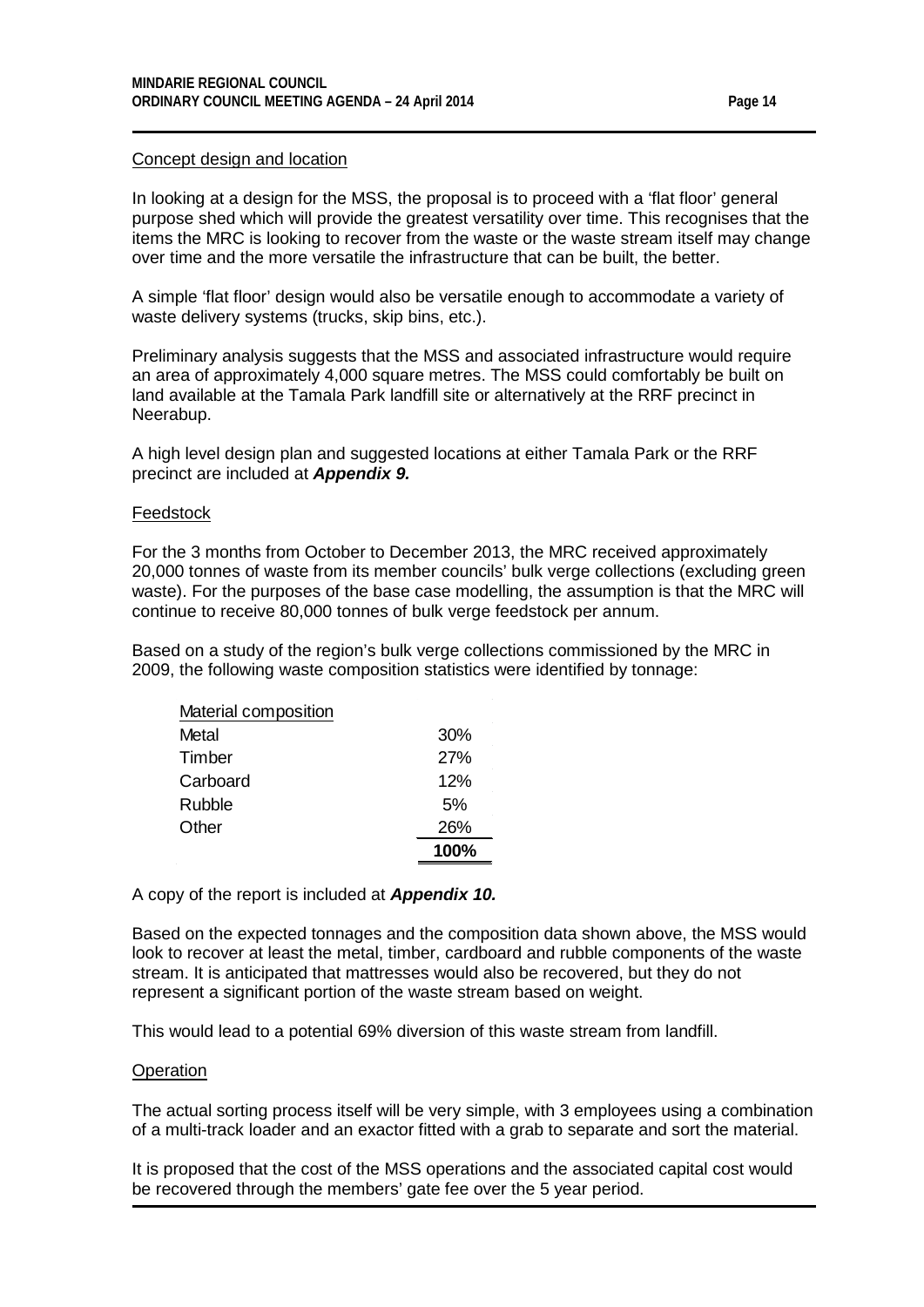Materials recovered through the process will either be sold at commercial rates to offset the cost of the operations or disposed of at the lowest possible commercial rates.

Once separated, the waste components will be loaded into hook lift bins and transported to their end destinations, as outlined below:

| Metal         | Sold to a recycler at commercial rates                           |
|---------------|------------------------------------------------------------------|
| Timber        | Processed by a recycler at commercial rates                      |
| Cardboard     | Sold to a recycler at commercial rates                           |
| <b>Rubble</b> | Taken to a class 1 landfill                                      |
| Other         | The residue of the process would be landfilled at Tamala Park at |
|               | the members' gate fee                                            |

Once in operation, the 'Other' fraction could well be further separated to divert other worthwhile waste streams. In addition, options exist for the rubble component to be taken to Construction and Demolition (C&D) waste recyclers, thereby further increasing the diversion rate.

In order to ensure that the MSS is operated in the most cost efficient manner, it is anticipated that the contract to operate the facility would be put to a competitive tender process. The MRC would submit an in-house bid.

The MRC would purchase all the equipment necessary to operate the MSS and include the ongoing maintenance and replacement of the equipment, as well as a capital cost charge, as part of the tender requirements. This protects the MRC from major capital costs should it have to take the operation of the MSS in house in the future.

#### Financial modelling

As with all financial modelling, significant assumptions often need to be made as exact reference data is not always available. This is particularly true in this instance, where the composition of the waste may well have changed from the time when the composition study report was commissioned in 2009. The report however presents the best available information that we have at this point in time.

It is recommended that the MSS is run as part of the MRC's normal operations, with its costs absorbed into the members' gate fee.

Based on the initial modelling and working to 80,000 tonnes of feedstock per annum, it is expected that there would be a \$1.40 per tonne decrease in the members' gate fee in the first year, decreasing to a \$0.22 reduction in the fifth year of operation. Basically, the MSS would be cost neutral to run.

This is achieved through the relatively low intrinsic cost of the infrastructure and ongoing operations, coupled with realising commercial rates for the materials recovered.

Strategically, the process will divert approximately 55,200 tonnes from landfill - an improvement of 17.6% on the MRC's current waste diversion rate.

As a result, the MSS is regarded as an extremely cost effective way of dramatically improving the MRC's waste diversion rate.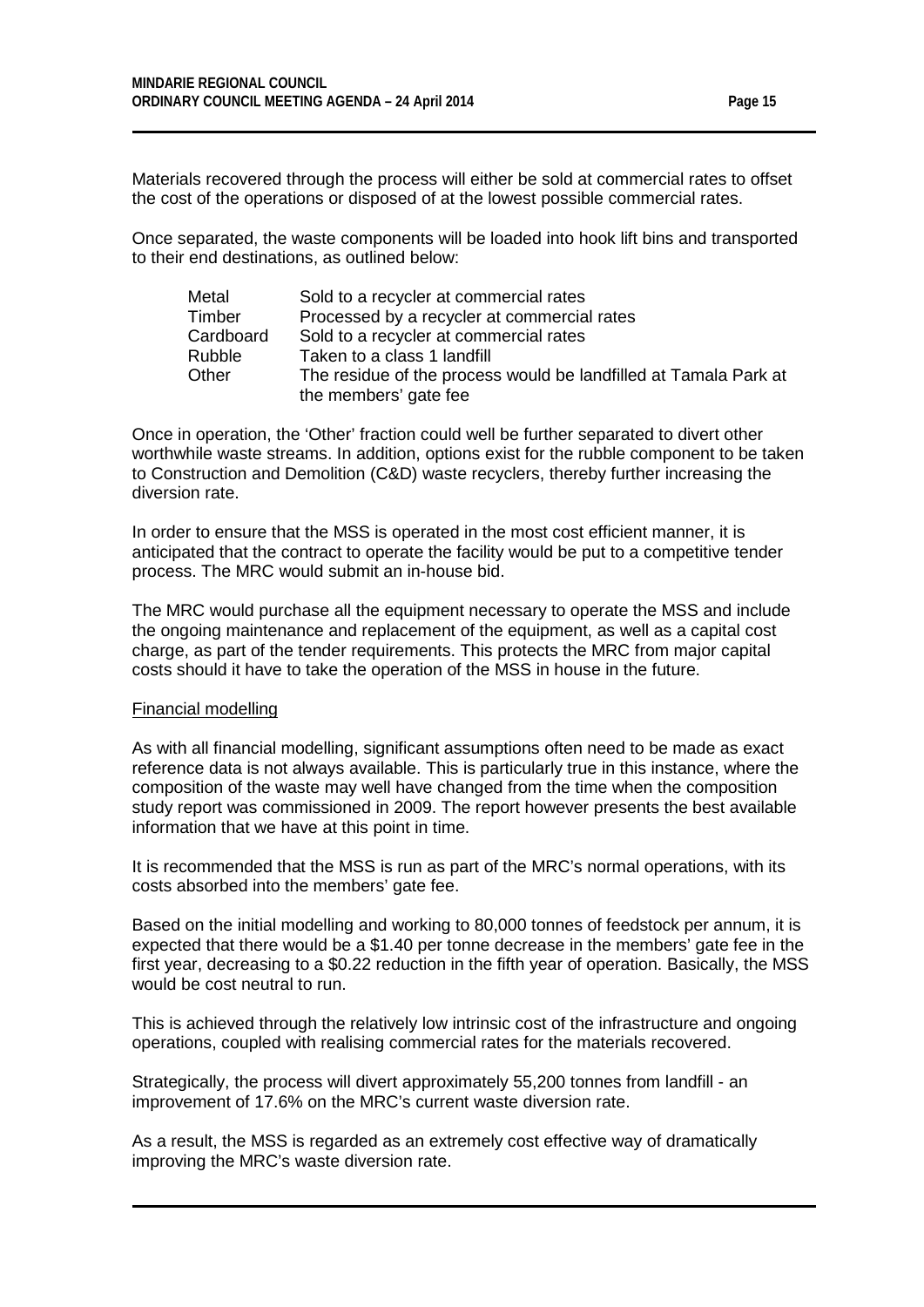Even in the scenario where no Waste Authority funding is received for the project, the impact on the members' gate fee would be less than \$1 per tonne.

The detailed workings for the proposal are included at *Appendix 11.*

Where individual councils or members of the public are allowed to recover significant quantities of material (e.g. steel) from the bulk verge waste stream before it is delivered to the MRC, this would naturally decrease the cost effectiveness of the project. This should to be avoided or controlled in order for this project to be fully successful.

Discussions have been held with Waste Authority representatives with regard to obtaining funding from its Regional Funding Program. This program is a five year program that supports regional groups of local governments across Western Australia in the implementation of Strategic Waste Management Plan and closes on 27 June 2014. The discussions were positive and indicated that the MSS would likely qualify for a level of funding. Mr Ian Watkins has been engaged to submit a funding proposal to the Waste Authority, should the Council resolve to approve the MSS and should all 7 member councils continue to provide their bulk verge waste stream to the MRC over a 5 year period.

| <b>Profitability Analysis</b>      | June 2015 | June 2016 | <b>June 2017</b> | June 2018 | June 2019 |
|------------------------------------|-----------|-----------|------------------|-----------|-----------|
| Steel sales                        | 3,960,000 | 3,960,000 | 3,960,000        | 3,960,000 | 3,960,000 |
| Cardboard sales                    | 336,000   | 336,000   | 336,000          | 336,000   | 336,000   |
| Total revenue                      | 4,296,000 | 4,296,000 | 4,296,000        | 4,296,000 | 4,296,000 |
| Disposal cost - rubble             | 110,000   | 110,000   | 110,000          | 110,000   | 110,000   |
| Disposal cost - timber             | 172,800   | 172,800   | 172,800          | 172,800   | 172,800   |
| Disposal cost - residue            | 2,579,200 | 2,686,694 | 2,765,415        | 2,846,674 | 2,930,125 |
| Operator costs                     | 240,000   | 252,000   | 264,600          | 277,830   | 291,722   |
| Fuel                               | 50,000    | 52,500    | 55,125           | 57,881    | 60,775    |
| <b>Incidentals</b>                 | 100,000   | 105,000   | 110,250          | 115,763   | 121,551   |
| Capital cost recovery              | 519,700   | 519,700   | 519,700          | 519,700   | 519,700   |
| Revenue forgone at Tamala Park     |           |           |                  |           |           |
| <b>Total costs</b>                 | 3,771,700 | 3,898,694 | 3,997,890        | 4,100,648 | 4,206,673 |
| <b>Net profit</b>                  | 524,300   | 397,306   | 298,110          | 195,352   | 89,327    |
|                                    |           |           |                  |           |           |
| <b>Total Member tonnes</b>         | 378,293   | 380,365   | 388,374          | 396,485   | 404,585   |
| Reduction in the members' gate fee | 1.39      | 1.04      | 0.77             | 0.49      | 0.22      |

#### Diversion of the bulk verge collections to parties other than the MRC

When considering the per tonne rates for commercial alternatives that may be available to individual member councils, it is worth noting that as tonnes are diverted away from the MRC, the gate fee for the remaining tonnes processed by the MRC increases as a consequence.

As a result, to achieve the best possible outcomes it is recommended that before the MSS proceeds to construction, each member council be required to provide a commitment to deliver its bulk verge collection waste stream to the MRC for processing for the next 5 years.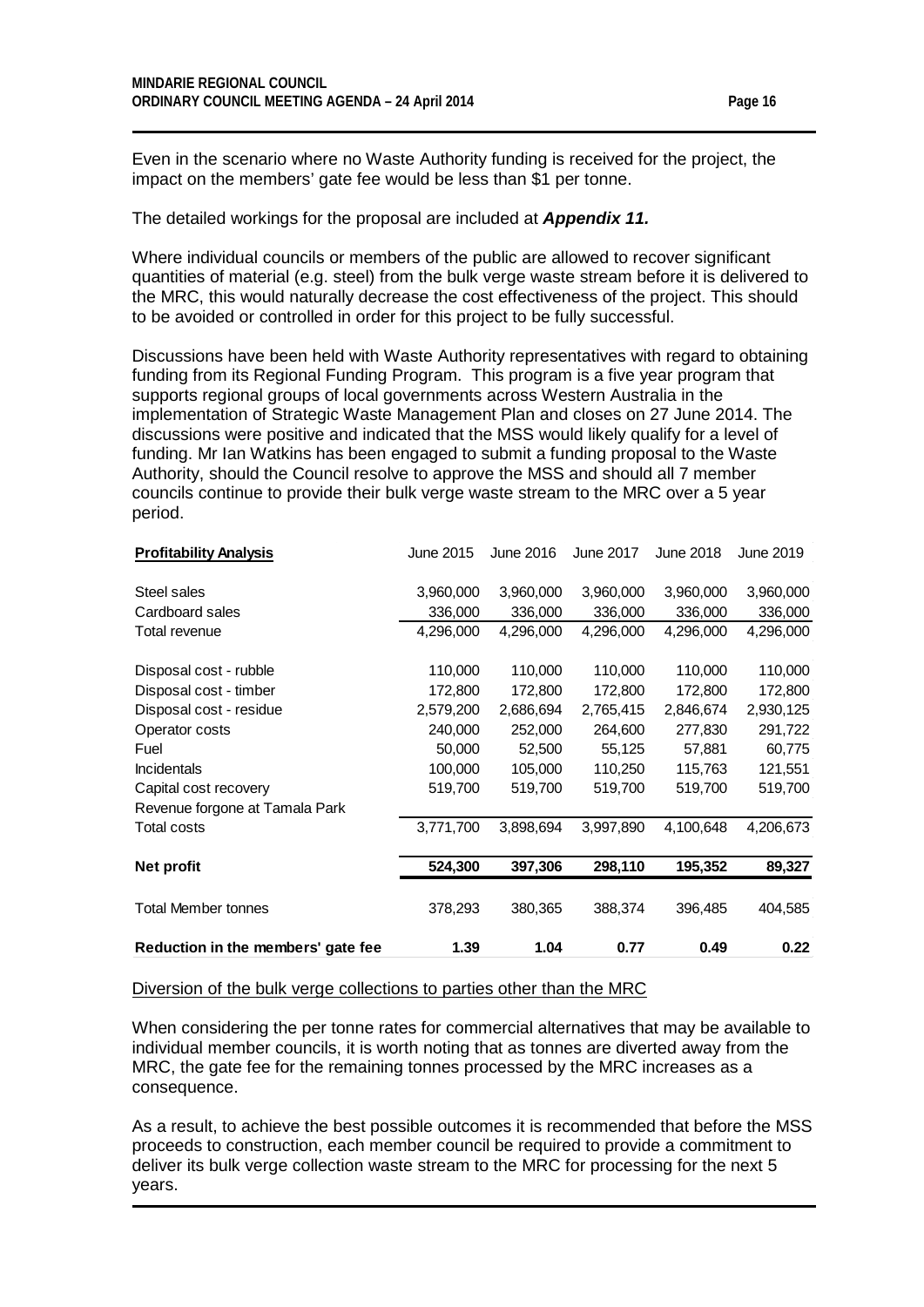The consequences of individual member councils processing their waste with operators other than the MRC are best illustrated in the example below:

|     |                                                                                               | Current<br>Position | Tonnes<br>Diverted | Variable cost<br>Reduction | Revised<br>Position                                                          |  |
|-----|-----------------------------------------------------------------------------------------------|---------------------|--------------------|----------------------------|------------------------------------------------------------------------------|--|
| A   | Total member costs                                                                            | 46,908,000          |                    | 901,127                    | 46,006,873                                                                   |  |
| B   | Tonnes to the MRC                                                                             | 378,293             | 20,000             |                            | 358,293                                                                      |  |
| A/B | Members' gate fee                                                                             | 124.00              |                    |                            | 128.41                                                                       |  |
|     | Lost contribution to fixed costs for the diverted tonnes<br>Cost per tonne of diverted tonnes |                     |                    |                            | 1,578,856 (128.41 - 124.00) x 358,293<br><b>78.94</b> $(1,578,856 / 20,000)$ |  |

#### **STRATEGIC IMPLICATIONS**

This proposal aligns directly with the MRC's overall vision of *"Winning Back Waste"* and would serve to dramatically increase the MRC's overall waste diversion statistics.

The infrastructure proposed is also in line with the approved budget and capital expenditure program.

#### **FINANCIAL IMPLICATIONS**

The capital expenditure required for the building infrastructure of up to \$4M has been approved in the 2013/14 budget.

The costs associated with the purchase of the vehicles and equipment and the additional staff members required, would need to be included in the 2014/15 budget as appropriate.

It is expected that there would be a \$1.40 per tonne decrease in the members' gate fee in the first year of operation, decreasing to a \$0.22 reduction in the fifth year of operation.

Discussions have been held with Waste Authority representatives with regard to obtaining funding for a part of the proposal. The discussions were positive and indicated that the MSS would likely qualify for a level of funding. Mr Ian Watkins has been engaged to submit a funding proposal to the Waste Authority, should the Council resolve to approve the MSS and should all 7 member councils continue to provide their bulk verge waste stream to the MRC over a 5 year period.

#### **CONSULTATION**

The broad concept plan has been discussed with the SWG, the TWG and Councillors, member council CEOs and Officers are various strategy presentations.

The concept has also been discussed at a high level with Mr Ian Watkins.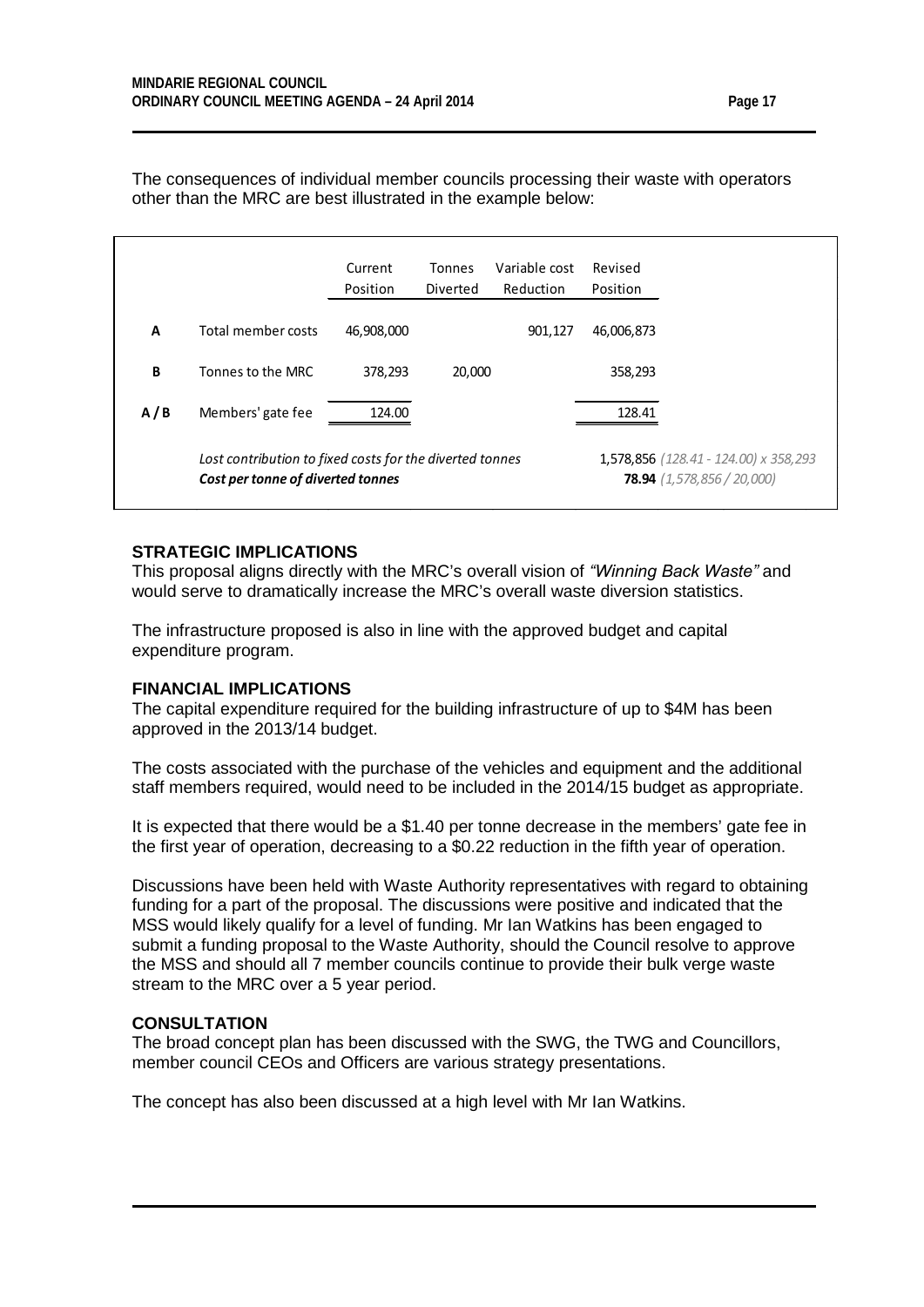#### **COMMENT**

The construction of the MSS presents an excellent opportunity to increase the MRC's diversion rate, in a very cost efficient manner. This type of project highlights the MRC's ability to act as a regional aggregator to achieve economies of scale benefits for its member council.

This project also has the strongest possible alignment to the MRC's strategic plan and starts the MRC off positively in being able to deliver on the commitments made in the strategic plan.

Where the initial project is successful, there may even be capacity for a second phase at either of the two proposed locations.

#### **VOTING REQUIREMENT**

Simple Majority

#### **RESPONSIBLE OFFICER RECOMMENDATION**

- **A That the Council:**
	- **1. Approve, in principle, the construction of the Material Sorting Shed (MSS) at either Tamala Park or Pederick Road up to a value of \$4M to accommodate the processing of the member councils' bulk verge waste stream (excluding green waste) subject to the member councils committing to send their bulk verge waste stream (excluding green waste) to the MRC for processing for a period of 5 years based on the business case presented in the details section of this report.**
	- **2. Receive a further report, detailing the most appropriate location and preliminary design options for the MSS (including preliminary costings) should all the member councils commit to providing their bulk waste as detailed in (1) above.**
- **B**. **That the Council proceed with a submission to the Waste Authority for funding towards the MSS using the location, preliminary designs and costings detailed in A.2. and including the cost of the vehicles and equipment necessary to operate the MSS prior to the funding of its regional Funding Program deadline of 27 June 2014.**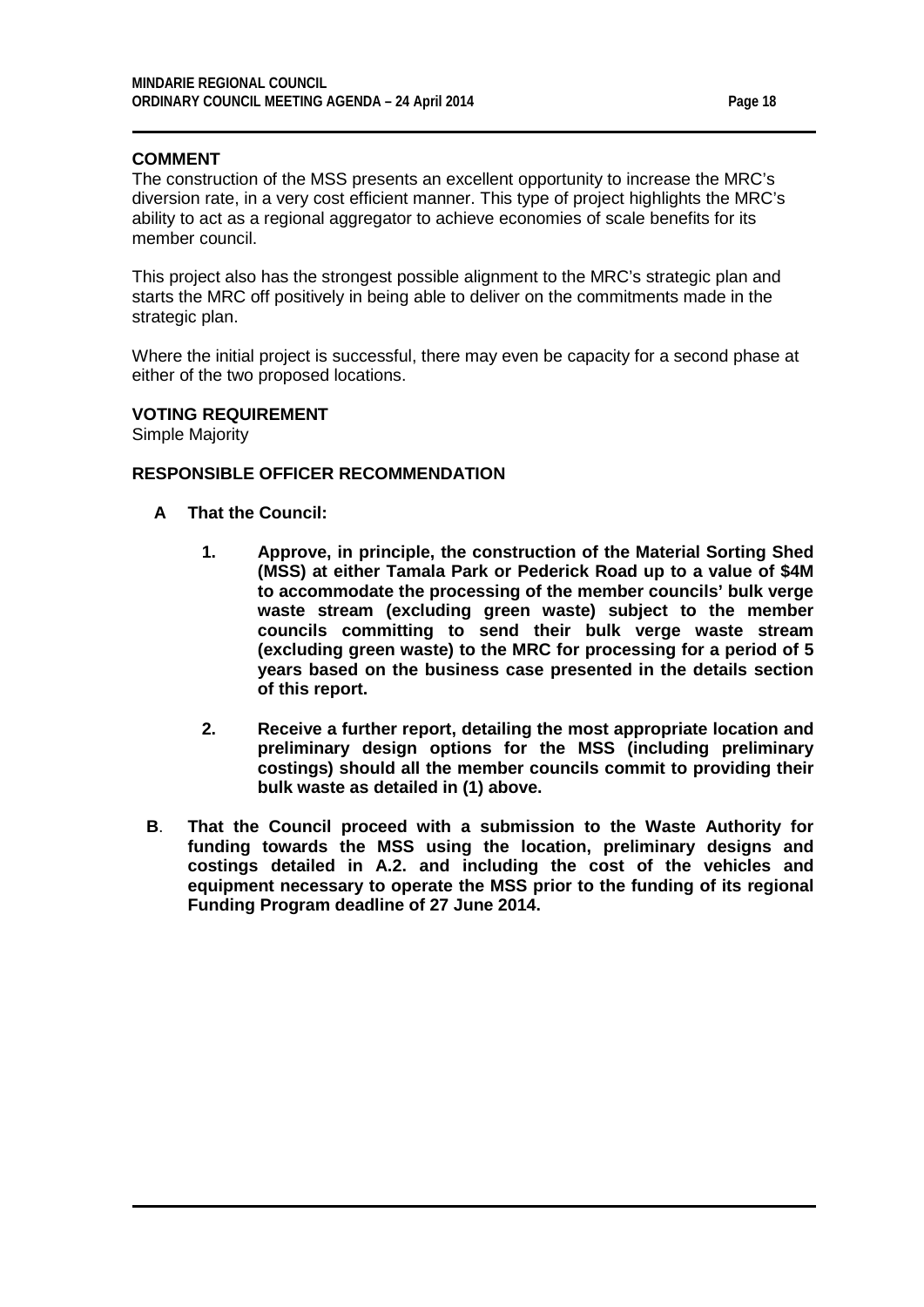#### <span id="page-18-0"></span>**10 MEMBERS INFORMATION BULLETIN – ISSUE NO. 16**

#### **RESPONSIBLE OFFICER RECOMMENDATION**

**That the Members Information Bulletin Issue No. 16 be received.**

### <span id="page-18-1"></span>**11 MOTIONS OF WHICH PREVIOUS NOTICE HAS BEEN GIVEN**

### <span id="page-18-2"></span>**12 URGENT BUSINESS**

## <span id="page-18-3"></span>**13 QUESTIONS BY MEMBERS OF WHICH DUE NOTICE HAS BEEN GIVEN**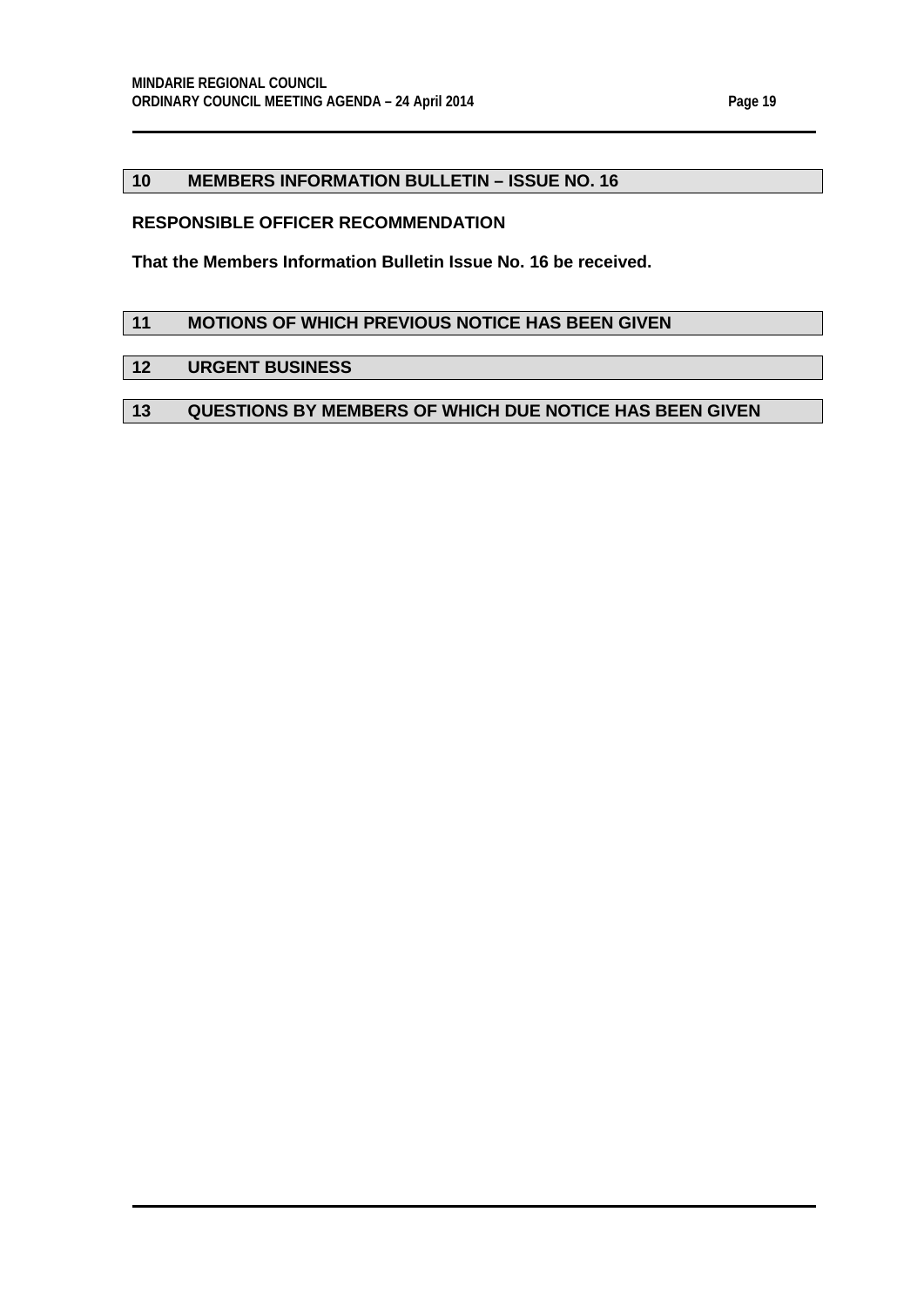# <span id="page-19-0"></span>**14 MATTERS FOR WHICH THE MEETING MAY BE CLOSED TO THE PUBLIC**

This report is **Confidential** in accordance with Section 5.23 (2) (d) of the Local Government Act 1995 as it contains advice from MRC's solicitors and may result in a contract being entered into. **14.1 RESOURCE RECOVERY FACILITY – REQUEST FROM** 

<span id="page-19-1"></span>

|                             | <b>BIOVISION TO INCREASE PLANT MAINTENANCE COSTS</b> |
|-----------------------------|------------------------------------------------------|
| <b>File No:</b>             | <b>WST/147-03</b>                                    |
| Appendix(s):                |                                                      |
| Date:                       |                                                      |
| <b>Responsible Officer:</b> | <b>Chief Executive Officer</b>                       |

# THIS ITEM IS CONFIDENTIAL,

# NOT FOR PUBLIC VIEWING.

# SEPARATE COVER TO ELECTED MEMBERS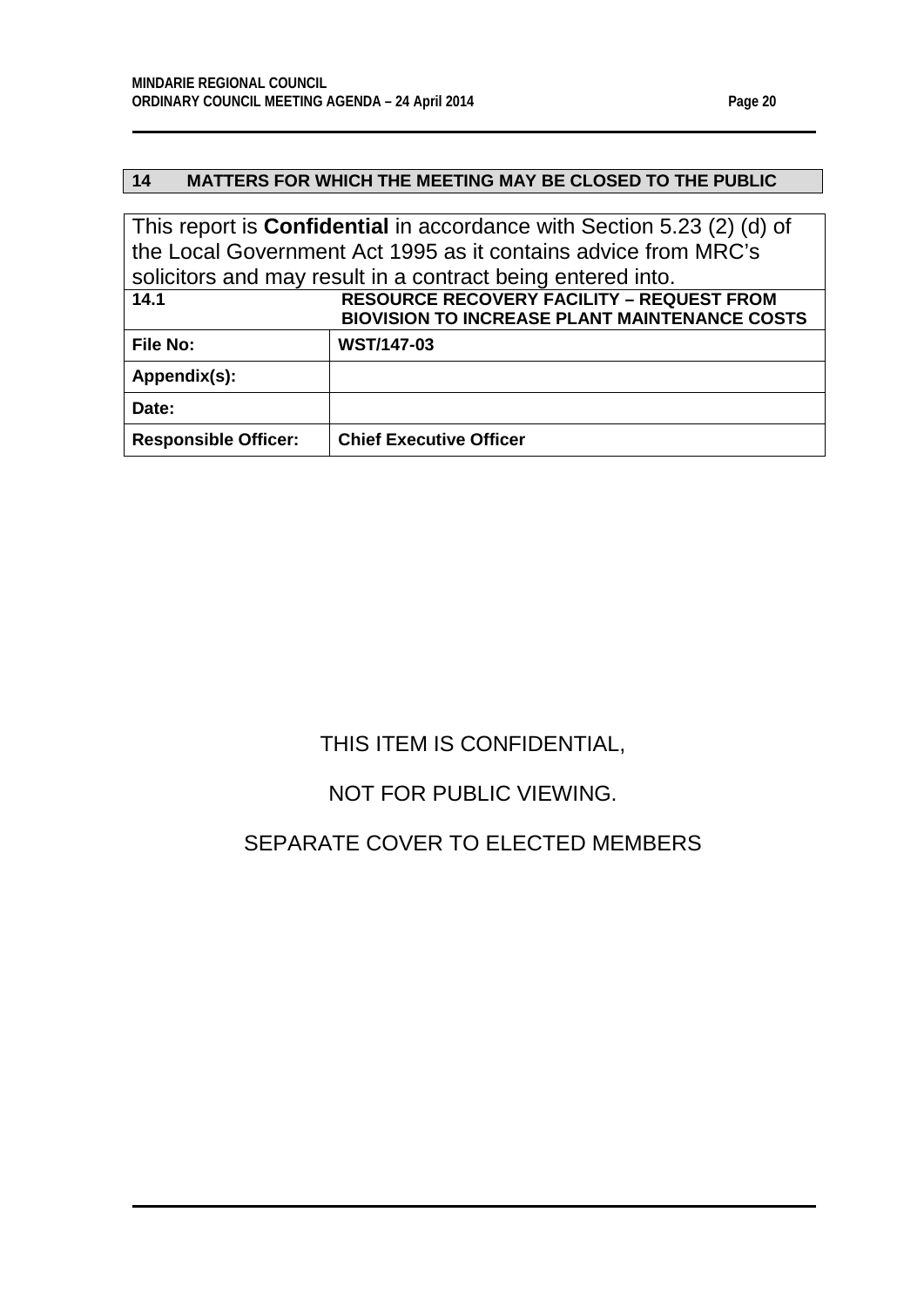<span id="page-20-0"></span>

| This report is <b>Confidential</b> in accordance with Section 5.23 (2) (c) of<br>the Local Government Act 1995 as Council's decision may result in a<br>contract being entered into. |                                           |  |
|--------------------------------------------------------------------------------------------------------------------------------------------------------------------------------------|-------------------------------------------|--|
| 14.2                                                                                                                                                                                 | TENDER FOR RECYCLING OF SCRAP STEEL/METAL |  |
| <b>File No:</b>                                                                                                                                                                      | <b>WST/198</b>                            |  |
| Appendix(s):                                                                                                                                                                         |                                           |  |
| Date:                                                                                                                                                                                |                                           |  |
| <b>Responsible Officer:</b>                                                                                                                                                          | <b>Resource Recovery Manager</b>          |  |

# THIS ITEM IS CONFIDENTIAL,

# NOT FOR PUBLIC VIEWING.

# SEPARATE COVER TO ELECTED MEMBERS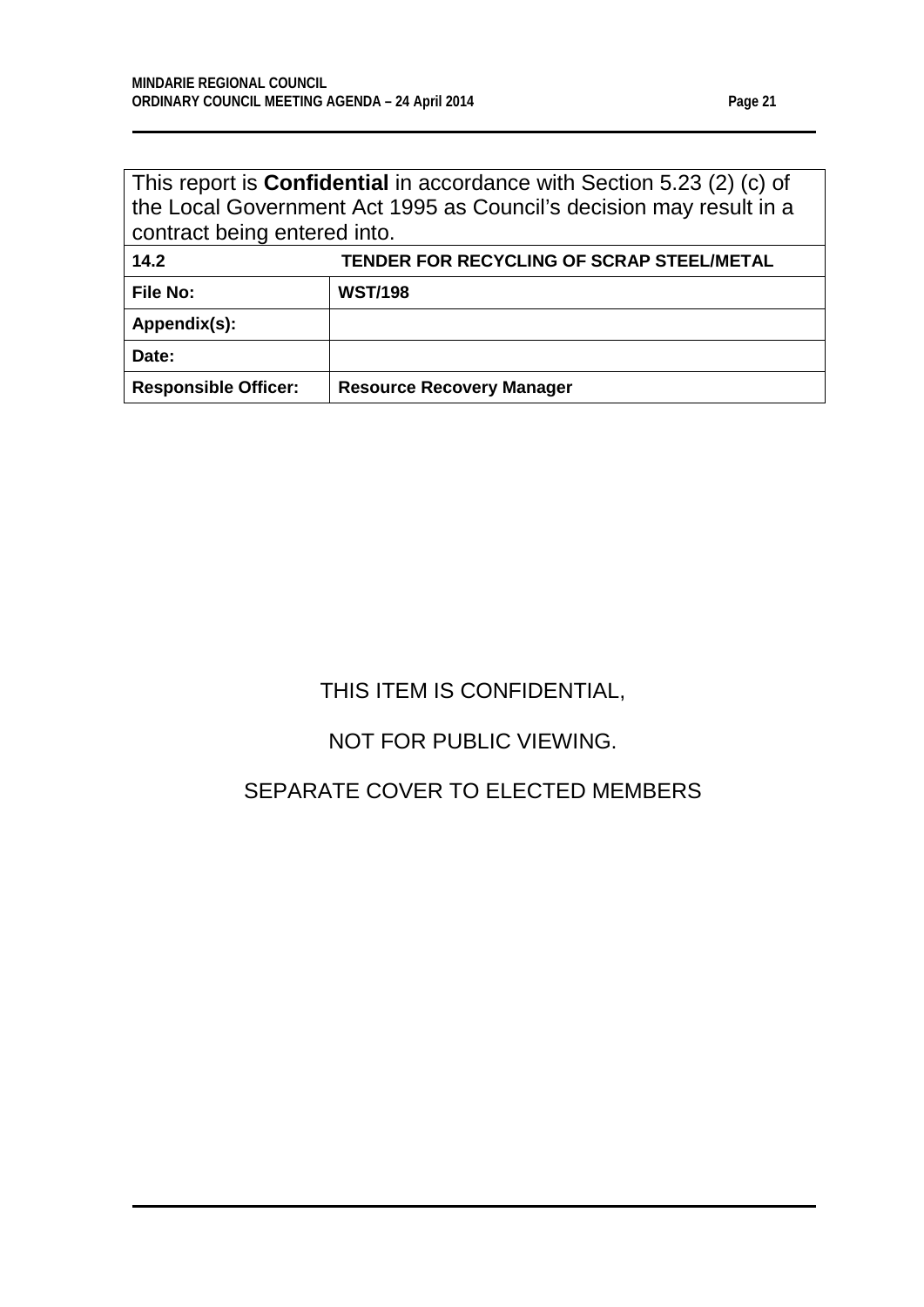| ď<br>н<br>۰<br>г |  |
|------------------|--|
|------------------|--|

| This report is <b>Confidential</b> in accordance with Section 5.23 (2) (c) of |
|-------------------------------------------------------------------------------|
| the Local Government Act 1995 as Council's decision may result in a           |
| contract being entered into.                                                  |

<span id="page-21-0"></span>

| 14.3                        | <b>TENDER FOR RECYCLING OF MATTRESSES</b> |
|-----------------------------|-------------------------------------------|
| <b>File No:</b>             | <b>WST/200</b>                            |
| Appendix(s):                |                                           |
| Date:                       |                                           |
| <b>Responsible Officer:</b> | <b>Resource Recovery Manager</b>          |

# THIS ITEM IS CONFIDENTIAL,

# NOT FOR PUBLIC VIEWING.

# SEPARATE COVER TO ELECTED MEMBERS